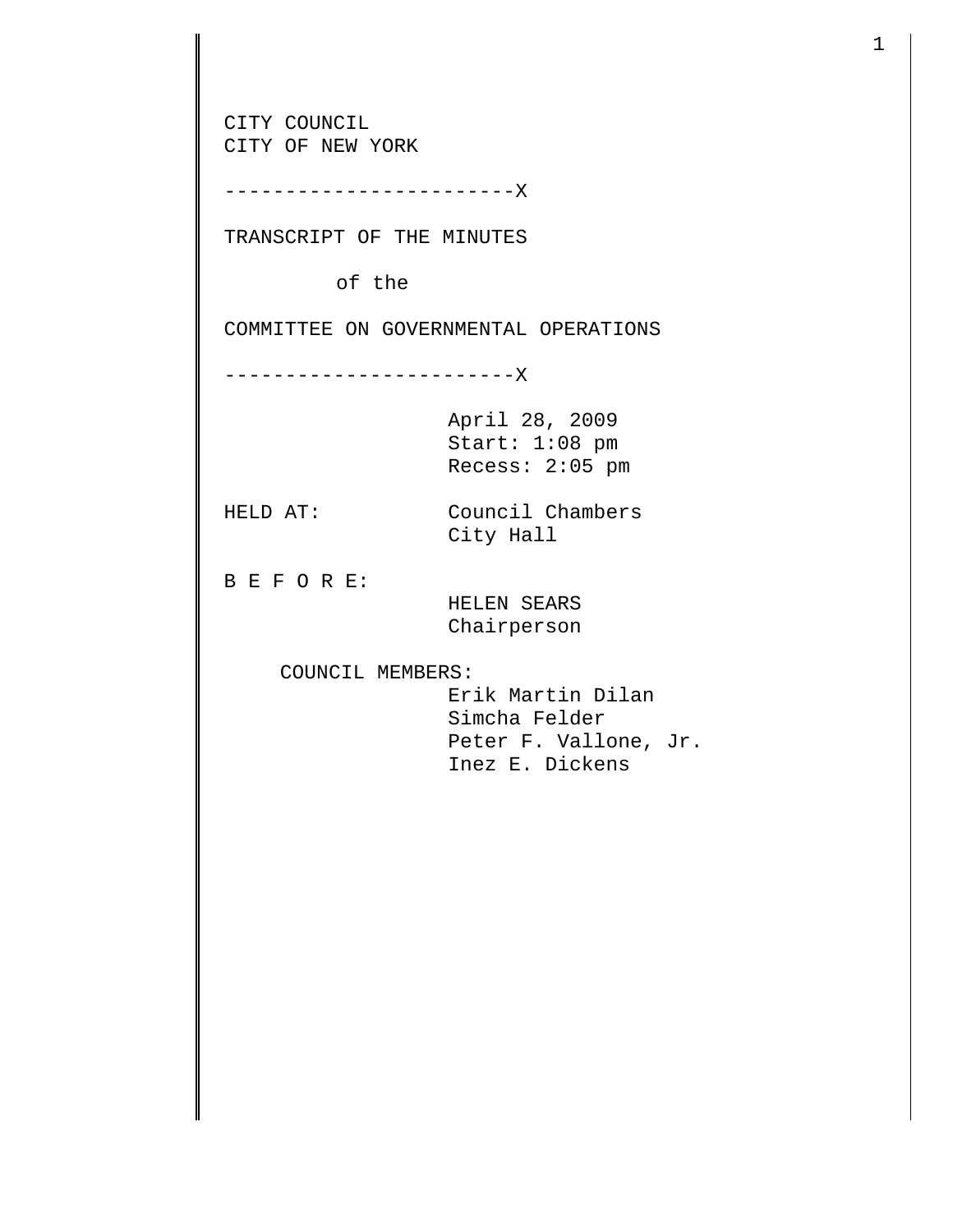## A P P E A R A N C E S (CONTINUED)

Jennifer Blum Director of Special Projects Department of Citywide Administrative Services

Mark Daly Director of Communications Department of Citywide Administrative Services

Kevin DePodwin Office of Operations and Strategic Planning

DeNora Getachew Director of Public Policy and Legislative Council Citizens Union

Chris Keeley Associate Director Common Cause New York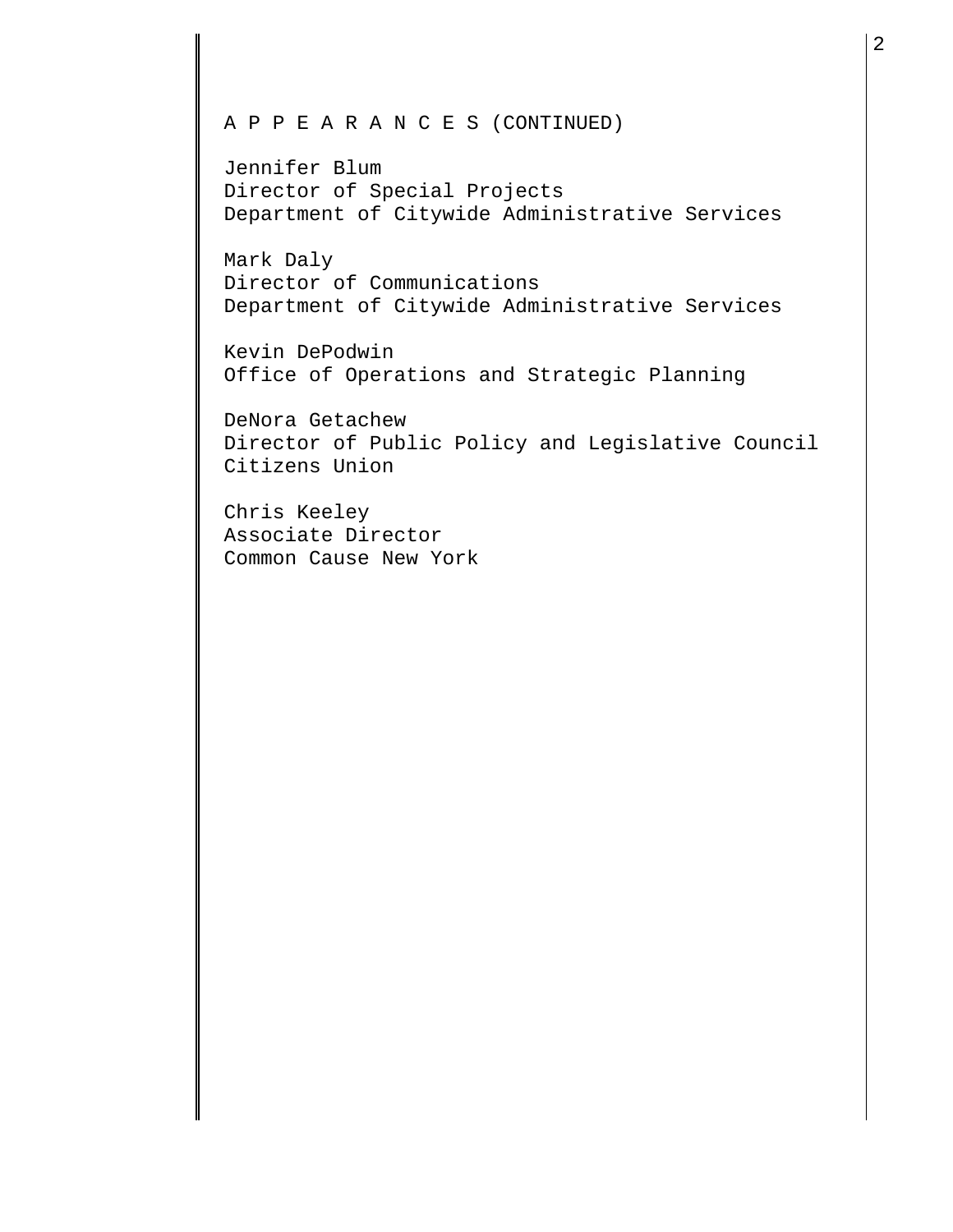| $\mathbf 1$ | 3<br>COMMITTEE ON GOVERNMENTAL OPERATIONS          |
|-------------|----------------------------------------------------|
| 2           | CHAIRPERSON SEARS: Ready? Okay.                    |
| 3           | Good afternoon and welcome to the hearing on       |
| 4           | Government Operations. My name is Helen Sears and  |
| 5           | I am the new Chair of the Committee. And I'm       |
| 6           | joined, I have to say first, by Counsel Lacy       |
| 7           | Clarke and Josh Gerber, and also Jeremy Drucka     |
| 8           | [phonetic], who is sitting to the side there,      |
| 9           | thank you for being here.                          |
| 10          | And today the Committee will                       |
| 11          | consider Intro 952, a Local Law to amend the New   |
| 12          | York City Charter in relations to requiring the    |
| 13          | City Record to be published online and available   |
| 14          | to the public at no charge.                        |
| 15          | This bill would increase public                    |
| 16          | accessibility to the important information         |
| 17          | contained in the City Record while still providing |
| 18          | for hard copies to be published periodically.      |
| 19          | Those hard copies would be                         |
| 20          | accessible at the offices of the borough           |
| 21          | presidents, Council Members, Community Boards,     |
| 22          | branches of the public libraries, and the          |
| 23          | Municipal Research Center for inspection.          |
| 24          | While the Committee acknowledges                   |
| 25          | the fact that the purposes of this law would be    |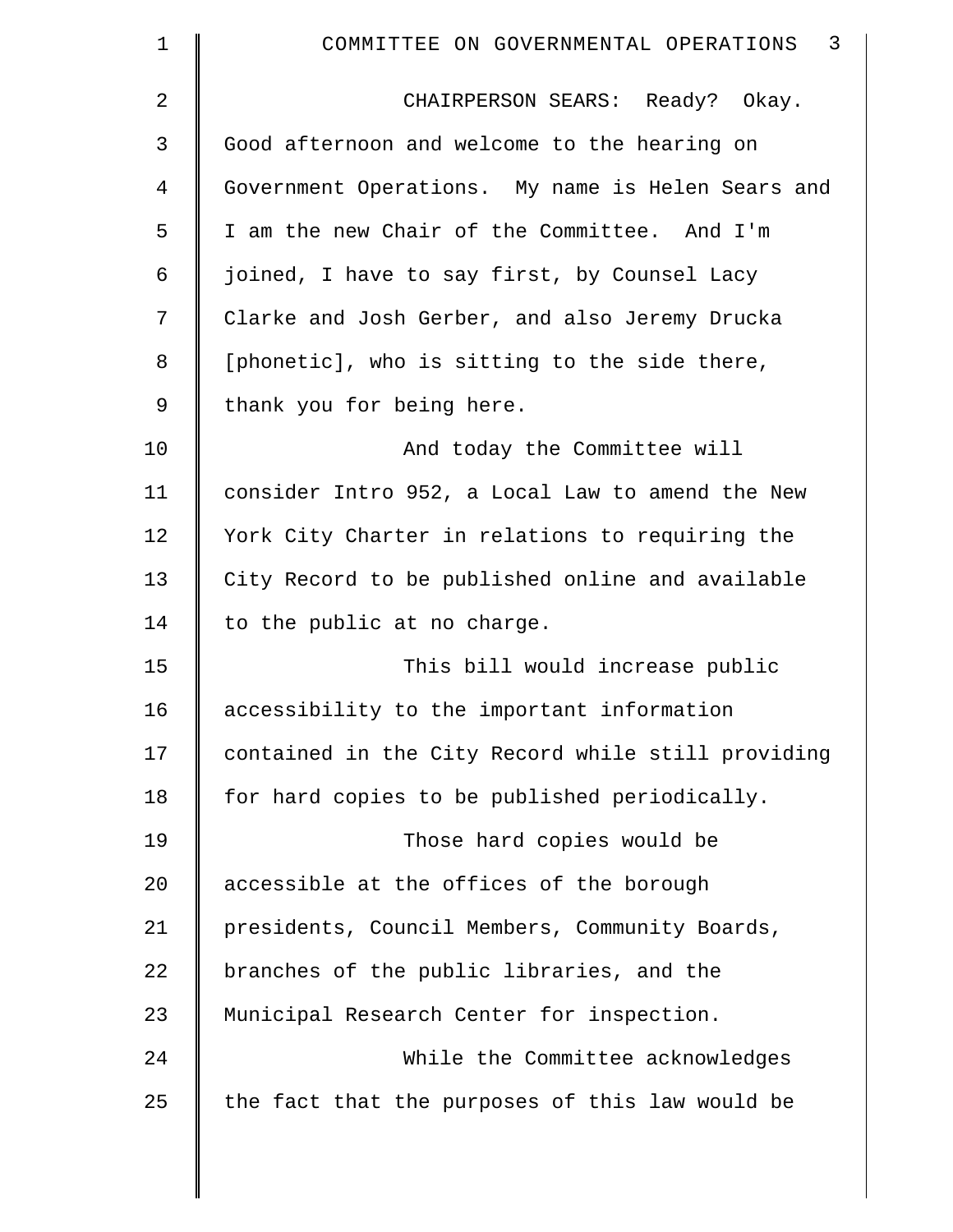| $\mathbf 1$ | $\overline{4}$<br>COMMITTEE ON GOVERNMENTAL OPERATIONS |
|-------------|--------------------------------------------------------|
| 2           | best accomplished with a companion state law           |
| 3           | allowing certain procurement notices to be             |
| 4           | published electronically, something that we will       |
| 5           | work diligently to pass and hopefully with the         |
| 6           | Administration to work together on that, this is       |
| 7           | still an important step in enhancing public access     |
| 8           | to important notices while saving taxpayer             |
| 9           | dollars.                                               |
| 10          | It currently costs approximately                       |
| 11          | 1.2 million per year to print and mail the City        |
| 12          | Record in its present form. Utilizing readily          |
| 13          | available technology, this bill would be able to       |
| 14          | significantly reduce those costs while still           |
| 15          | enhancing public access to the City Record--a          |
| 16          | worthy goal in the current economic climate.           |
| 17          | The City Record provides the public                    |
| 18          | with much important information regarding city         |
| 19          | agencies, including information regarding public       |
| 20          | hearings and meetings, court notices, property         |
| 21          | disposition, procurement agency rulemaking, and        |
| 22          | special changes in personnel. It also publishes        |
| 23          | procurement notices which provide contractors and      |
| 24          | vendors the opportunity to compete for New York        |
| 25          | City's \$7 billion worth of contracts for various      |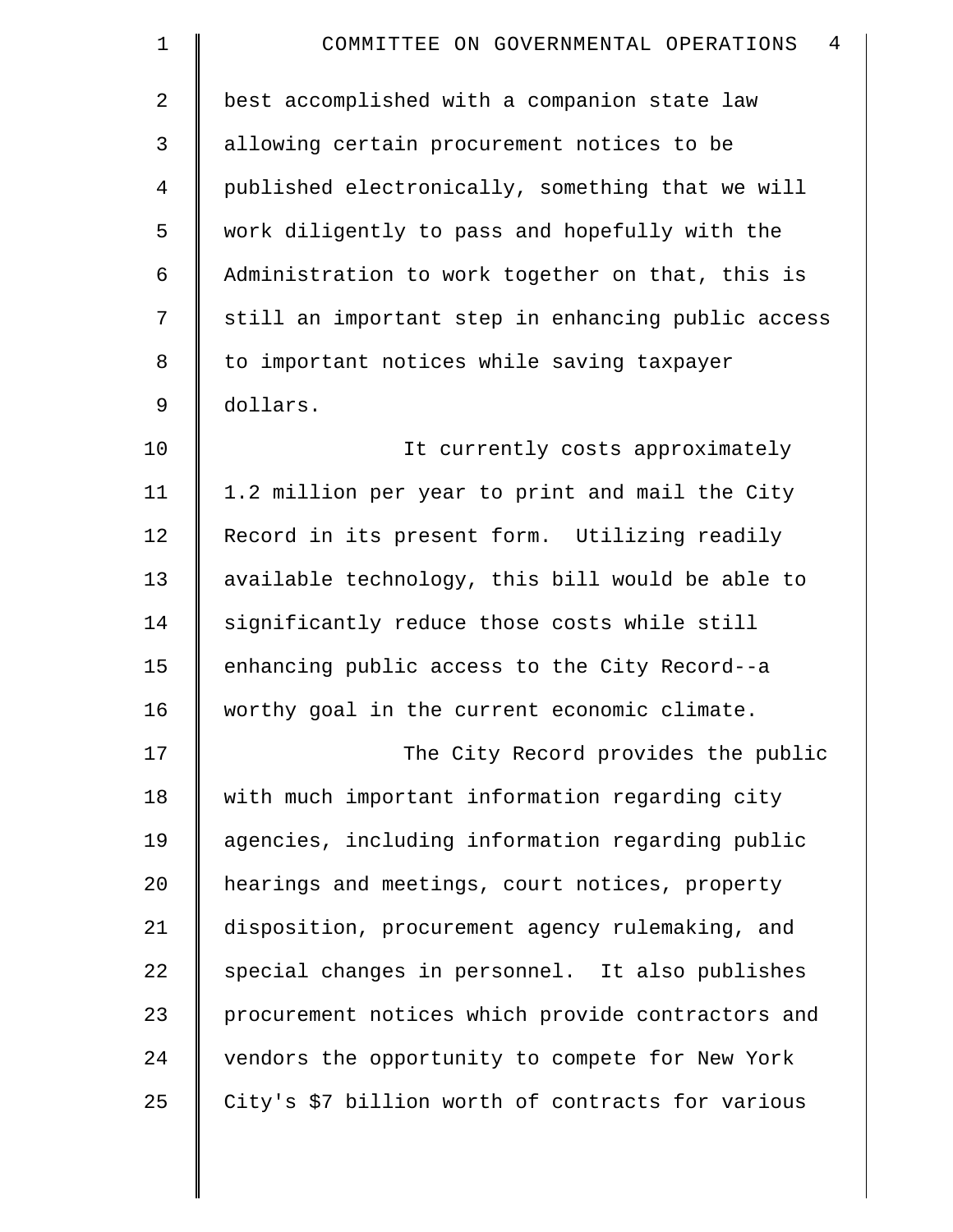| $\mathbf 1$ | 5<br>COMMITTEE ON GOVERNMENTAL OPERATIONS         |
|-------------|---------------------------------------------------|
| 2           | goods and services annually.                      |
| 3           | Because of the importance of this                 |
| 4           | information, enhancing public access is vital.    |
| 5           | The ability to do so at a significant cost        |
| 6           | savings, we think is a win-win situation for New  |
| 7           | Yorkers.                                          |
| 8           | The Committee is looking forward to               |
| 9           | hearing from the Administration regarding the     |
| 10          | potential savings that could be realized by the   |
| 11          | enactment of this legislation. We are also        |
| 12          | interested in hearing from advocates and other    |
| 13          | members of the public on the merits of the bill.  |
| 14          | I think that we are joined by my                  |
| 15          | colleague Erik Dilan from Brooklyn, thank you for |
| 16          | being here.                                       |
| 17          | And with that, we will go straight                |
| 18          | to Jennifer Blum from DCAS, and thank you for     |
| 19          | being here.                                       |
| 20          | Oh wait, excuse me, he sneaked in                 |
| 21          | so quietly that here the Chair and I'm following  |
| 22          | in his footsteps. I don't know how you got past   |
| 23          | me, usually you just have a lot of fanfare, but   |
| 24          | we're introduced by Simcha Felder, the former     |
| 25          | Chair of this Committee who has remained on the   |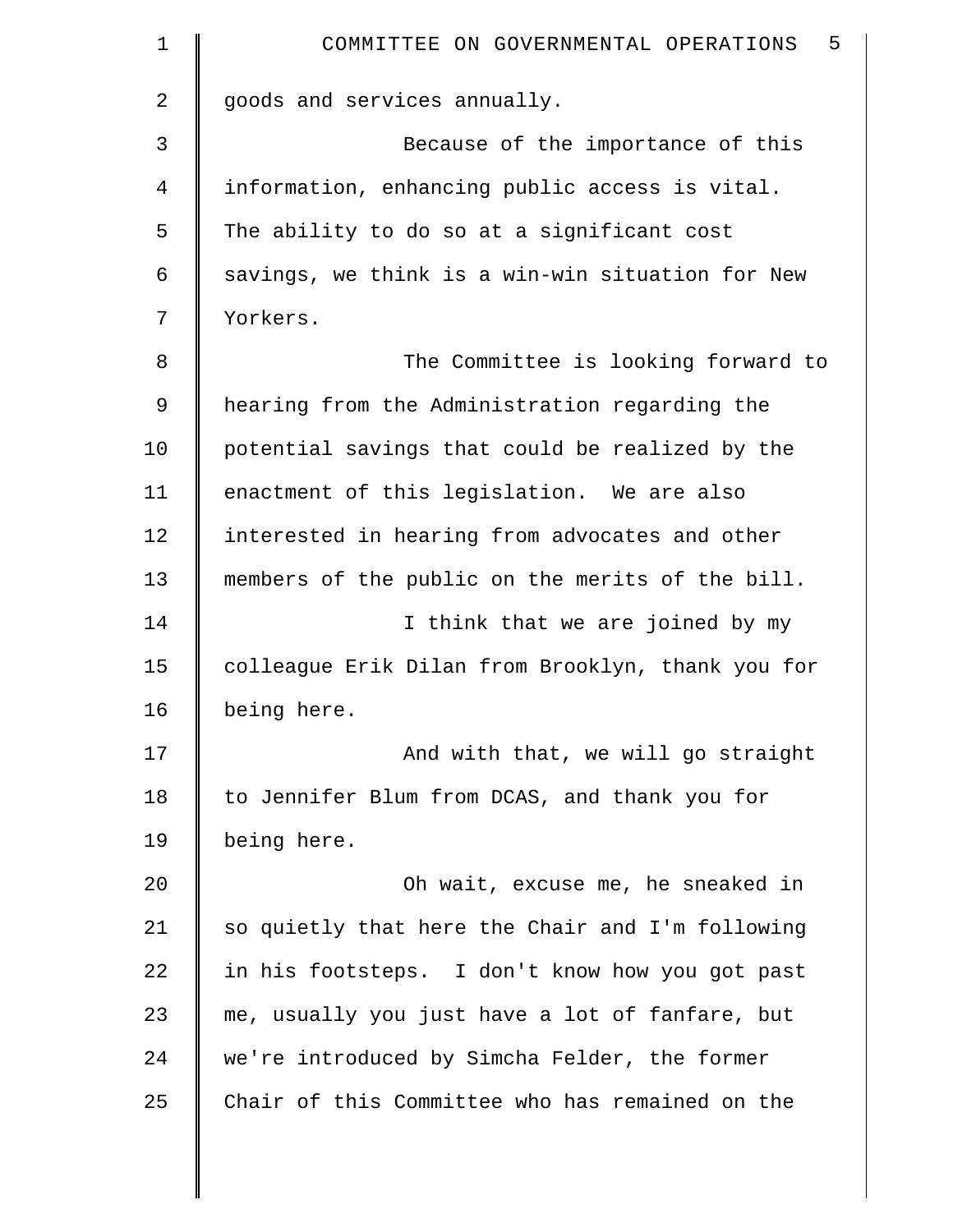| $\mathbf 1$    | - 6<br>COMMITTEE ON GOVERNMENTAL OPERATIONS        |
|----------------|----------------------------------------------------|
| $\overline{2}$ | Committee and thank you, thank you, thank you.     |
| 3              | COUNCIL MEMBER FELDER: Thank you.                  |
| 4              | DIRECTOR JENNIFER BLUM: Good                       |
| 5              | afternoon, Chair Sears and members of the          |
| 6              | Governmental Operations Committee. I am Jennifer   |
| 7              | Blum, Director of Special Projects in the          |
| 8              | Commissioner's office at the Department of         |
| 9              | Citywide Administrative Services. I am joined by   |
| 10             | my colleagues, to my left Mark Daly, Director of   |
| 11             | Communications at DCAS, and to my right Kevin      |
| 12             | DePodwin, who is in our Office of Operations and   |
| 13             | Strategic Planning.                                |
| 14             | On behalf of Commissioner Martha                   |
| 15             | Hirst, I would like to thank you for this          |
| 16             | opportunity to discuss Intro 952 in relation to    |
| 17             | requiring the City Record to be published online   |
| 18             | and made available to the public at no charge, and |
| 19             | our efforts to publish the City Record             |
| 20             | electronically.                                    |
| 21             | The New York City Charter requires                 |
| 22             | DCAS to publish the City Record, which is the      |
| 23             | official journal of the City of New York. The      |
| 24             | City Record must be published each and every       |
| 25             | weekday, except legal holidays. As you noted, it   |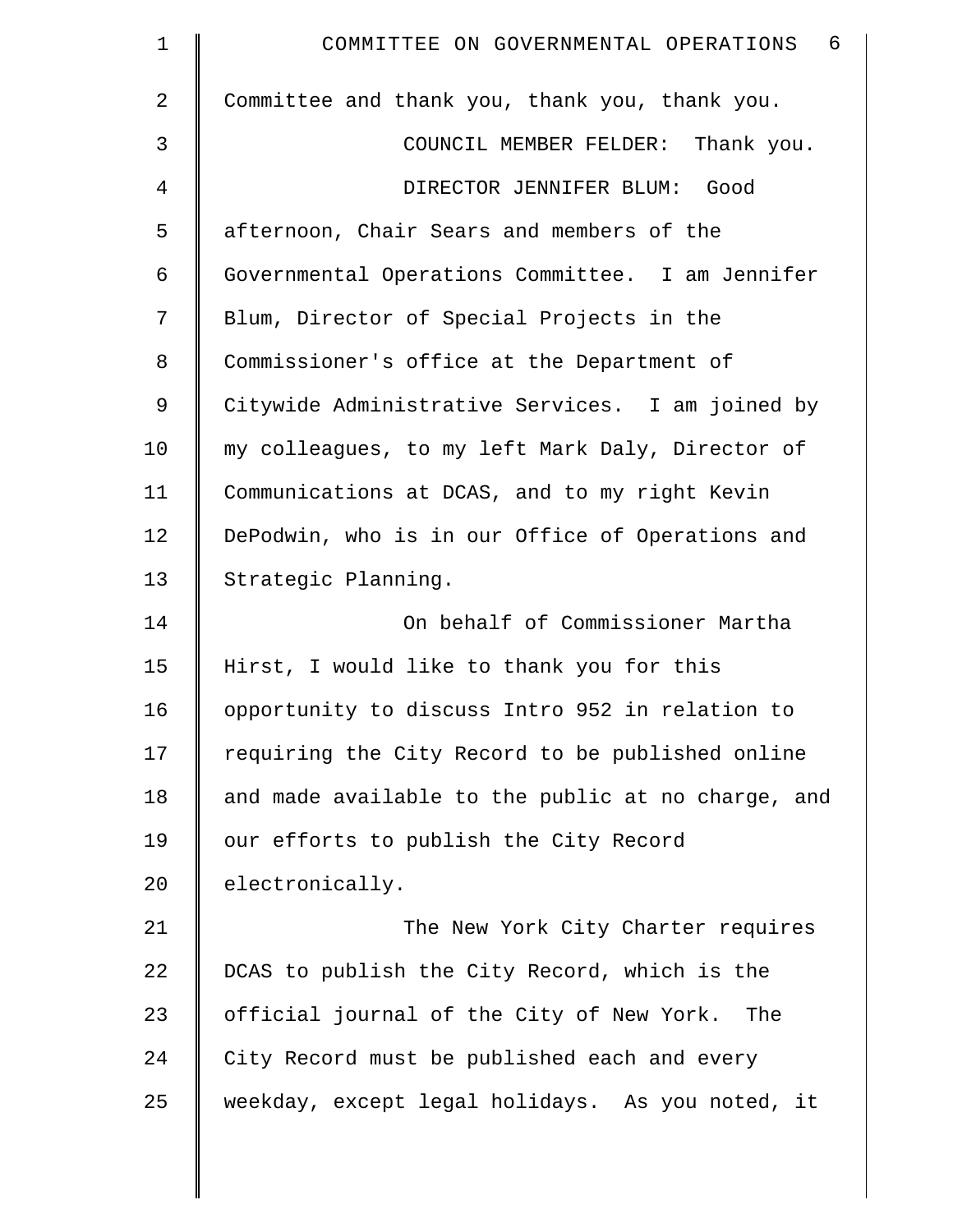| $\mathbf 1$    | 7<br>COMMITTEE ON GOVERNMENTAL OPERATIONS          |
|----------------|----------------------------------------------------|
| $\overline{2}$ | includes notices from city agencies regarding      |
| 3              | public hearings and meetings, court notices,       |
| 4              | property dispositions, procurement solicitations,  |
| 5              | contract awards, agency rules, and special         |
| 6              | materials such as changes in personnel.            |
| 7              | Currently, the daily circulation of                |
| 8              | the City Record is approximately 1,400 copies per  |
| 9              | day. According to the Charter, it is the           |
| 10             | responsibility of DCAS to provide the borough      |
| 11             | presidents, the Council Members, and all Community |
| 12             | Boards, library branches, and certain media        |
| 13             | outlets with free subscriptions to the City        |
| 14             | Record. Over 300 copies are delivered to private   |
| 15             | subscribers. As you also noted, contractual costs  |
| 16             | for printing, mailing, and delivery of the paper   |
| 17             | totaled approximately 1.2 million in FY 2008.      |
| 18             | DCAS maintains an application that                 |
| 19             | is called City Record On-Line, which features the  |
| 20             | electronic version of the procurement notices that |
| 21             | appear in the Solicitations and Awards section of  |
| 22             | the printed version of the City Record. In June    |
| 23             | 2002, City Record On-Line was established to allow |
| 24             | city agencies to submit procurement notices        |
| 25             | electronically, and in June 2004, vendors had the  |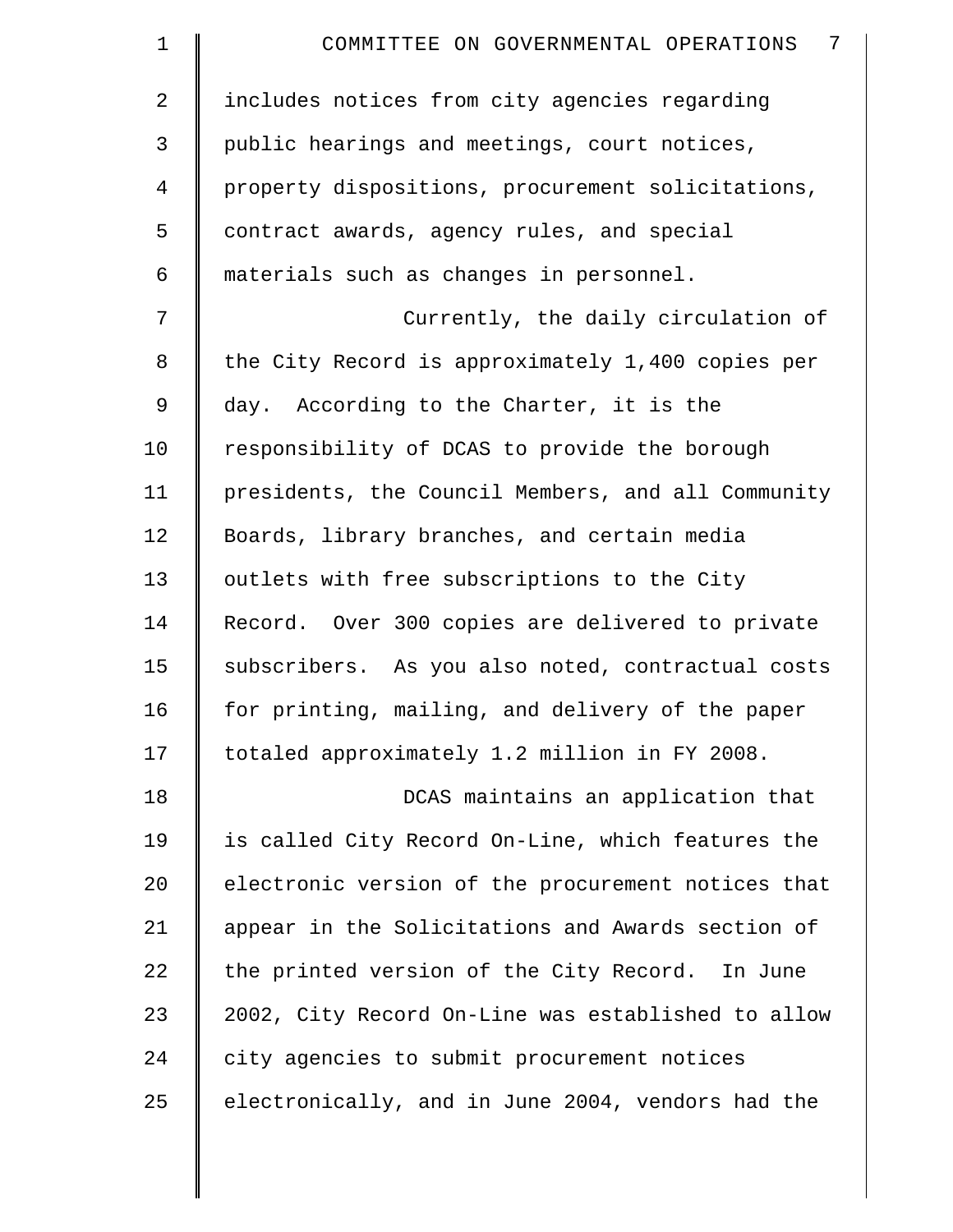| $\mathbf 1$    | 8<br>COMMITTEE ON GOVERNMENTAL OPERATIONS          |
|----------------|----------------------------------------------------|
| $\overline{2}$ | capability to register and search advertisements   |
| 3              | on City Record On-Line. City Record On-Line        |
| 4              | offers current and archived solicitations and      |
| 5              | awards, and gives vendors the opportunity to       |
| 6              | register to receive bid notifications by e-mail.   |
| 7              | The site includes a fully searchable database of   |
| 8              | current awards and solicitations using various     |
| 9              | criteria, such as due date, publication date,      |
| 10             | agency, procurement category, commodity codes, and |
| 11             | keywords. In addition, solicitations can be        |
| 12             | downloaded directly from the site.                 |
| 13             | DCAS also directs agencies to                      |
| 14             | submit procurement notices using the online        |
| 15             | application for posting on City Record On-Line and |
| 16             | printing in the City Record. Procurement notices   |
| 17             | printed in the City Record are electronically      |
| 18             | available for the convenience of readers and       |
| 19             | vendors; however, the print edition of the paper   |
| 20             | is the official publication of these and other     |
| 21             | advertisements.                                    |
| 22             | While the printed publication                      |
| 23             | continues to be the authoritative source for       |
| 24             | solicitations and other notices, City Record On-   |
| 25             | Line affords vendors and interested parties the    |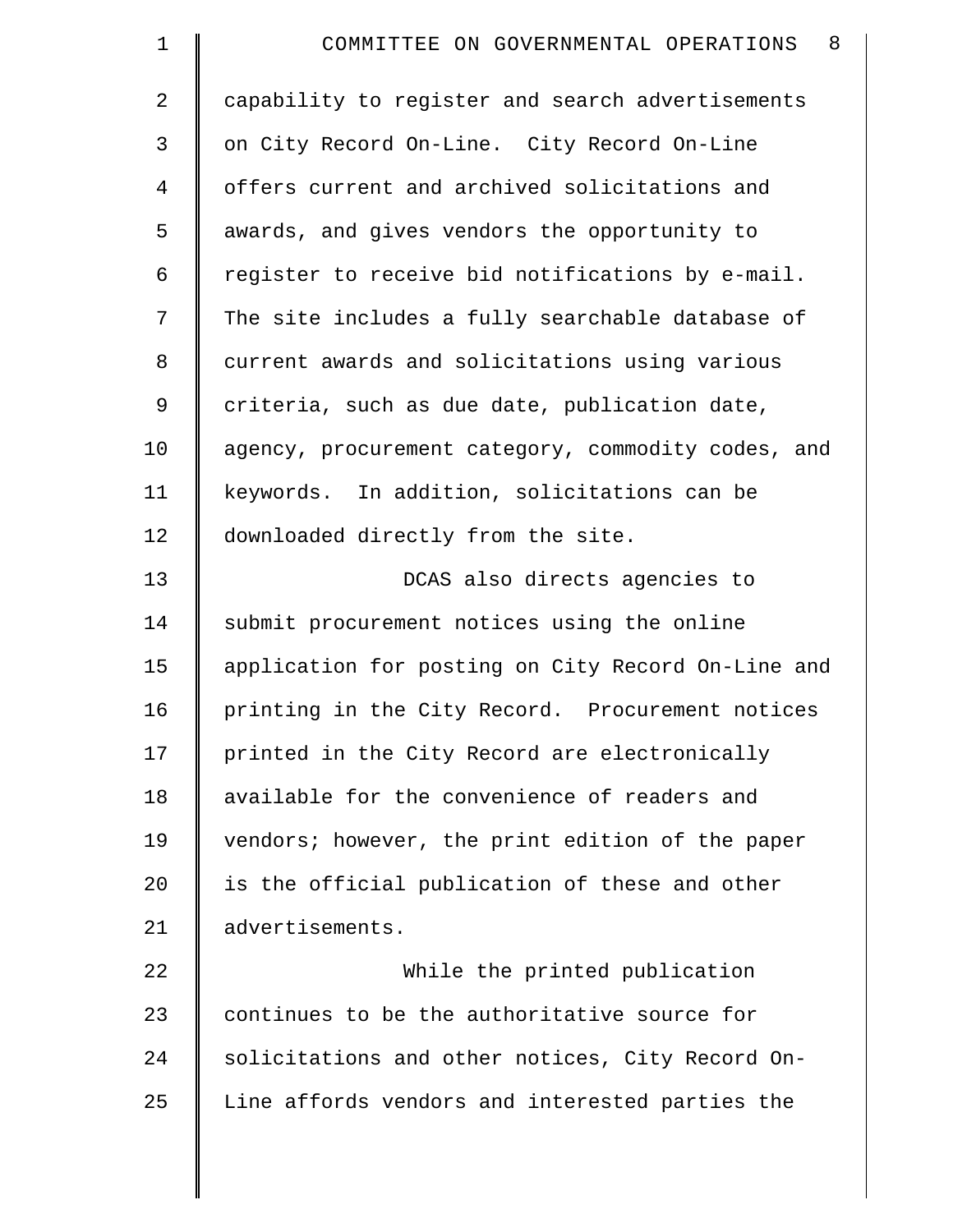| $\mathbf 1$    | 9<br>COMMITTEE ON GOVERNMENTAL OPERATIONS          |
|----------------|----------------------------------------------------|
| $\overline{2}$ | opportunity to review and access full procurement  |
| 3              | notices at home or at work and at any time, day or |
| 4              | night. Furthermore, City Record On-Line            |
| 5              | facilitates the dissemination of procurement       |
| 6              | notices by city agencies.                          |
| 7              | Publishing the City Record                         |
| 8              | electronically offers a number of advantages to    |
| 9              | both the city and the public. In the absence of    |
| 10             | the requirement to print the City Record, DCAS     |
| 11             | will be able to significantly decrease costs       |
| 12             | associated with the production of the paper. At    |
| 13             | the same time, providing the City Record as an     |
| 14             | electronic newspaper will increase the ease of     |
| 15             | circulation and, thus, should expand readership.   |
| 16             | Evolving to an electronic format of                |
| 17             | the City Record also supports Mayor Bloomberg's    |
| 18             | PlaNYC carbon emission reduction goals.<br>The     |
| 19             | printing, processing, and delivery of newsprint    |
| 20             | are energy and resource-intensive processes.       |
| 21             | Allowing for the electronic publication of the     |
| 22             | City Record would be a considerable energy         |
| 23             | conservation and waste reduction measure. By       |
| 24             | eliminating the ongoing need to publish printed    |
| 25             | editions of the paper, the city will continue to   |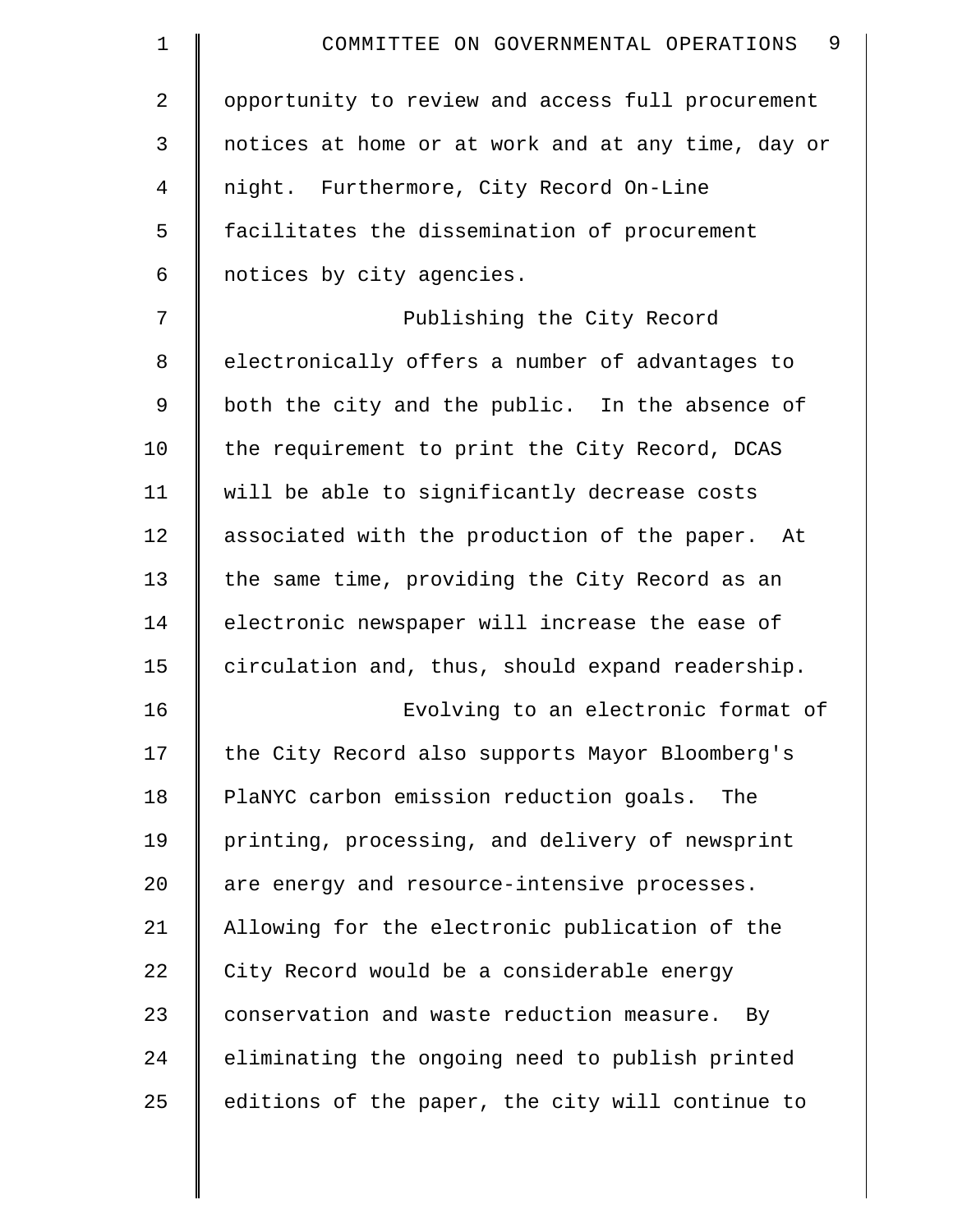| $\mathbf 1$ | COMMITTEE ON GOVERNMENTAL OPERATIONS 10            |
|-------------|----------------------------------------------------|
| 2           | set an example for other municipalities.           |
| 3           | The Administration supports the                    |
| 4           | objective of Intro 952, which seeks to amend the   |
| 5           | Charter to permit the City Record to be published  |
| 6           | online. However, we have concerns about whether a  |
| 7           | Local Law would be sufficient to ensure that       |
| 8           | electronic publication of the City Record would    |
| 9           | satisfy state laws requiring publication of        |
| 10          | notices. We are currently working with the city    |
| 11          | Law Department and the Mayor's office on a state   |
| 12          | legislative proposal that would authorize          |
| 13          | electronic publication of the City Record and we   |
| 14          | look forward to closely collaborating with this    |
| 15          | Committee on these efforts.                        |
| 16          | Thank you again for this                           |
| 17          | opportunity to testify about Intro 952. We         |
| 18          | appreciate your support of our endeavors to        |
| 19          | electronically publish the City Record. And my     |
| 20          | colleagues and I are happy to answer any questions |
| 21          | you might have.                                    |
| 22          | [Pause]                                            |
| 23          | CHAIRPERSON SEARS: We are joined                   |
| 24          | by our colleague Inez Dickens from Manhattan,      |
| 25          | thank you for being here.                          |
|             |                                                    |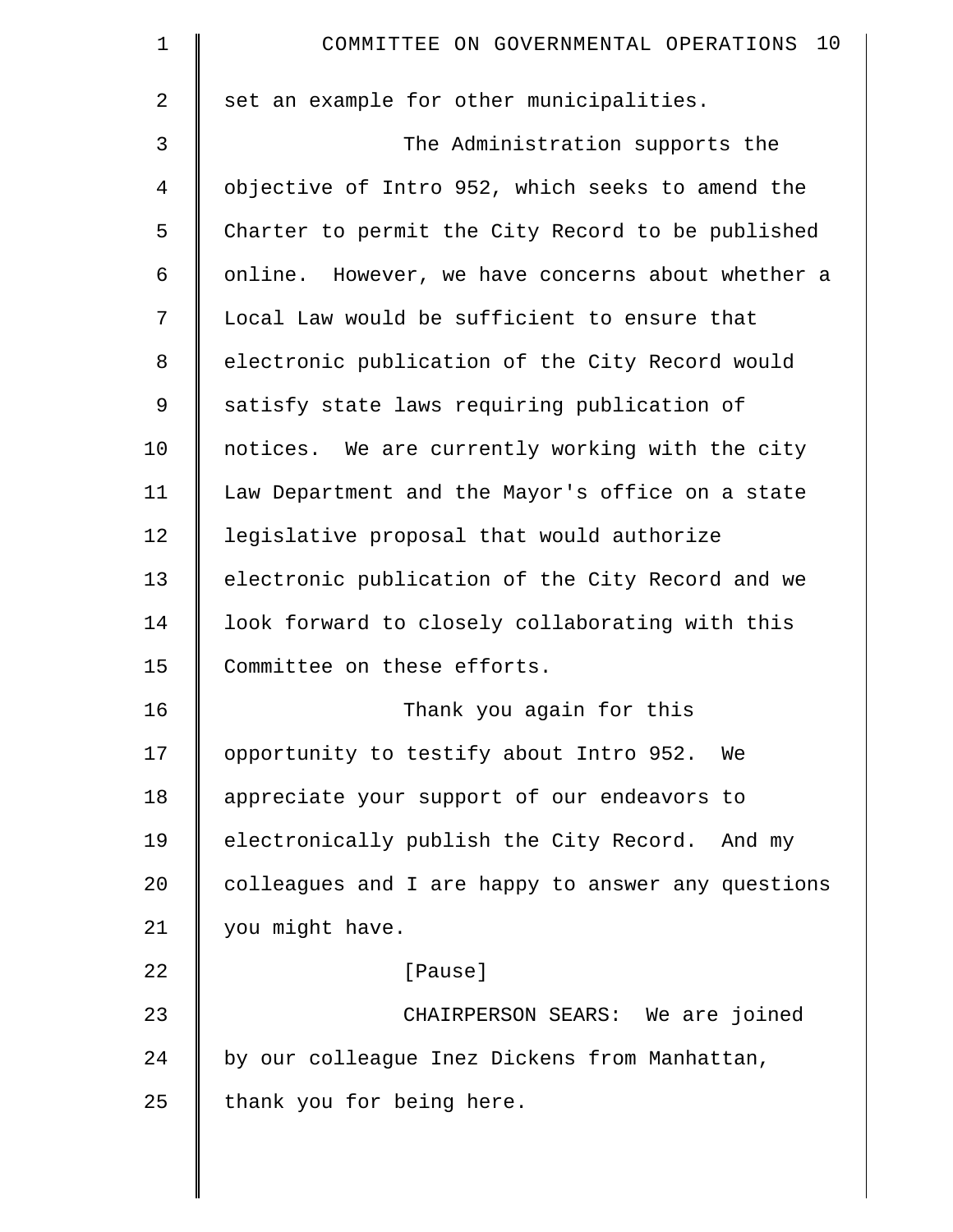| 1  | COMMITTEE ON GOVERNMENTAL OPERATIONS 11            |
|----|----------------------------------------------------|
| 2  | I think just a few questions and--                 |
| 3  | do my colleagues have any questions? Well just     |
| 4  | Inez does? Eric, do you have one? And Simcha,      |
| 5  | not yet, they'll have more, I think, to do at that |
| 6  | point.                                             |
| 7  | Did you state how much will be                     |
| 8  | saved by doing this? I think I know the answer to  |
| 9  | that and I'm just looking at some of the questions |
| 10 | that were prepared, but I have some that I think   |
| 11 | maybe I don't need to look at that.                |
| 12 | I think one of the questions that                  |
| 13 | have been raised is that not everybody would be    |
| 14 | able to have access online, but when I look at the |
| 15 | subscriptions, which are very limited, there are   |
| 16 | not very many, and the fact of what you send out   |
| 17 | hard copy on a daily basis. It seems to me that    |
| 18 | having them online, we'd be able to reach so many  |
| 19 | more people and not for those who don't have       |
| 20 | computers at home, but certainly going to the      |
| 21 | library and having access to senior centers for    |
| 22 | those that are seniors and like to do that. Have   |
| 23 | you been confronted by that or are you comfortable |
| 24 | with the fact that saying that not many people     |
| 25 | have computers? And have access to what is the     |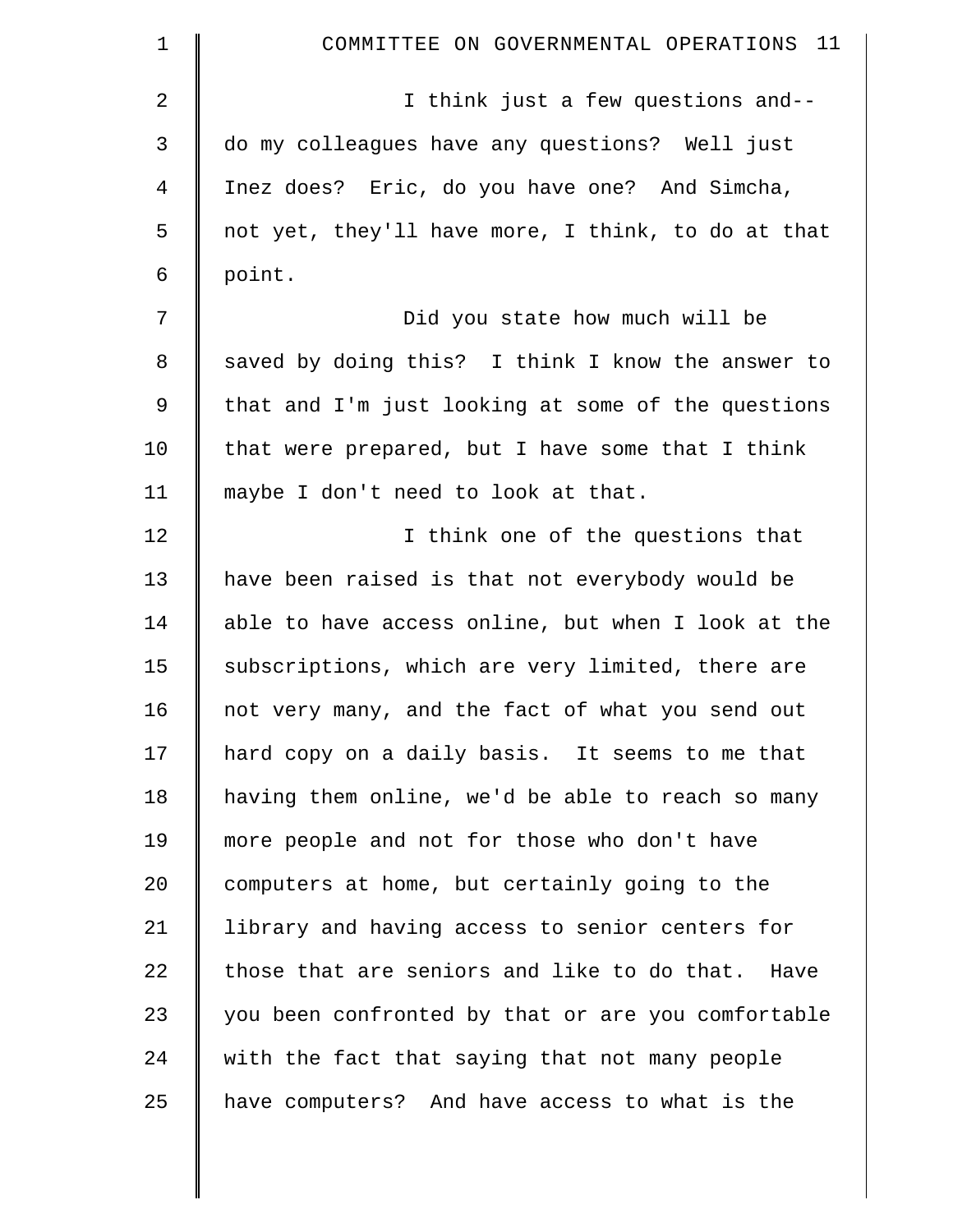| $\mathbf 1$    | COMMITTEE ON GOVERNMENTAL OPERATIONS 12            |
|----------------|----------------------------------------------------|
| $\overline{2}$ | objective of the bill?                             |
| 3              | DIRECTOR BLUM: I think our                         |
| $\overline{4}$ | intention was that the legislation give us the     |
| 5              | freedom not to publish the City Record as a        |
| 6              | newspaper. What we did envision was that we would  |
| 7              | be able to produce the City Record on demand in a  |
| 8              | printed format, but not necessarily a newspaper    |
| 9              | format. So for example, if a constituent should    |
| 10             | come to your office and asked to see the City      |
| 11             | Record, you could go online and print them on 8.5  |
| 12             | x 11 or 8.5 x 14 paper the information, but we     |
| 13             | wouldn't be bound to produce a newspaper on        |
| 14             | newsprint, but instead we could provide those that |
| 15             | don't have access to a computer or to the Internet |
| 16             | on demand copies of the information.               |
| 17             | It's also, we do have this existing                |
| 18             | application, City Record On-Line, which is limited |
| 19             | just to procurement notices and the hits that we   |
| 20             | get on a monthly basis show that the ease of       |
| 21             | accessing the information definitely boosts        |
| 22             | readership.                                        |
| 23             | CHAIRPERSON SEARS: You mentioned                   |
| 24             | the word hits, do you have any idea what kind of   |
| 25             | hits will be there once this is online or do you   |
|                |                                                    |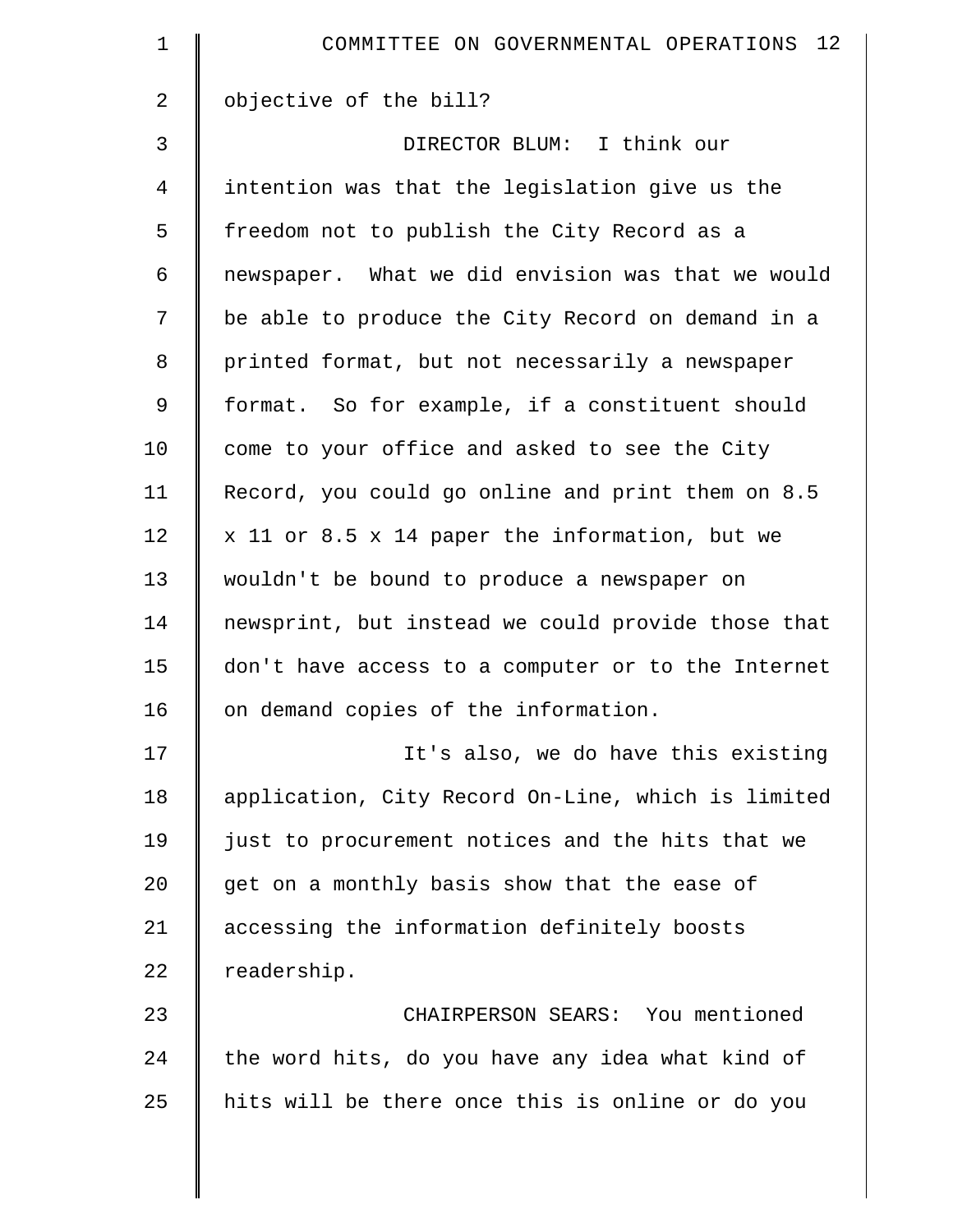| $\mathbf 1$    | COMMITTEE ON GOVERNMENTAL OPERATIONS 13            |
|----------------|----------------------------------------------------|
| $\overline{2}$ | anticipate having more than what is being          |
| 3              | circulated at this time?                           |
| 4              | DIRECTOR BLUM: Well for City                       |
| 5              | Record On-Line, which is our existing application, |
| 6              | which I said is just limited to procurement        |
| 7              | notices, we get about 200,000 hits annually.       |
| 8              | CHAIRPERSON SEARS: That's rather                   |
| 9              | satisfactory--                                     |
| 10             | DIRECTOR BLUM: I'm sorry, that's                   |
| 11             | year-to-date data so--                             |
| 12             | CHAIRPERSON SEARS: Okay. All                       |
| 13             | right, so then you would certainly anticipate more |
| 14             | than what would be, and, I think, Community Board  |
| 15             | members certainly would have more time doing this  |
| 16             | online then they would taking the paper and having |
| 17             | to plow through that.                              |
| 18             | I have a few more, but we'll go to                 |
| 19             | Inez Dickens and your question.                    |
| 20             | COUNCIL MEMBER DICKENS: Thank you,                 |
| 21             | Madam Chair. You mentioned how much you would      |
| 22             | save by doing it online. You also, I think,        |
| 23             | mentioned that there is 500 mailed to private      |
| 24             | subscribers. Since online would be free, how much  |
| 25             | would you lose in income versus the cost of        |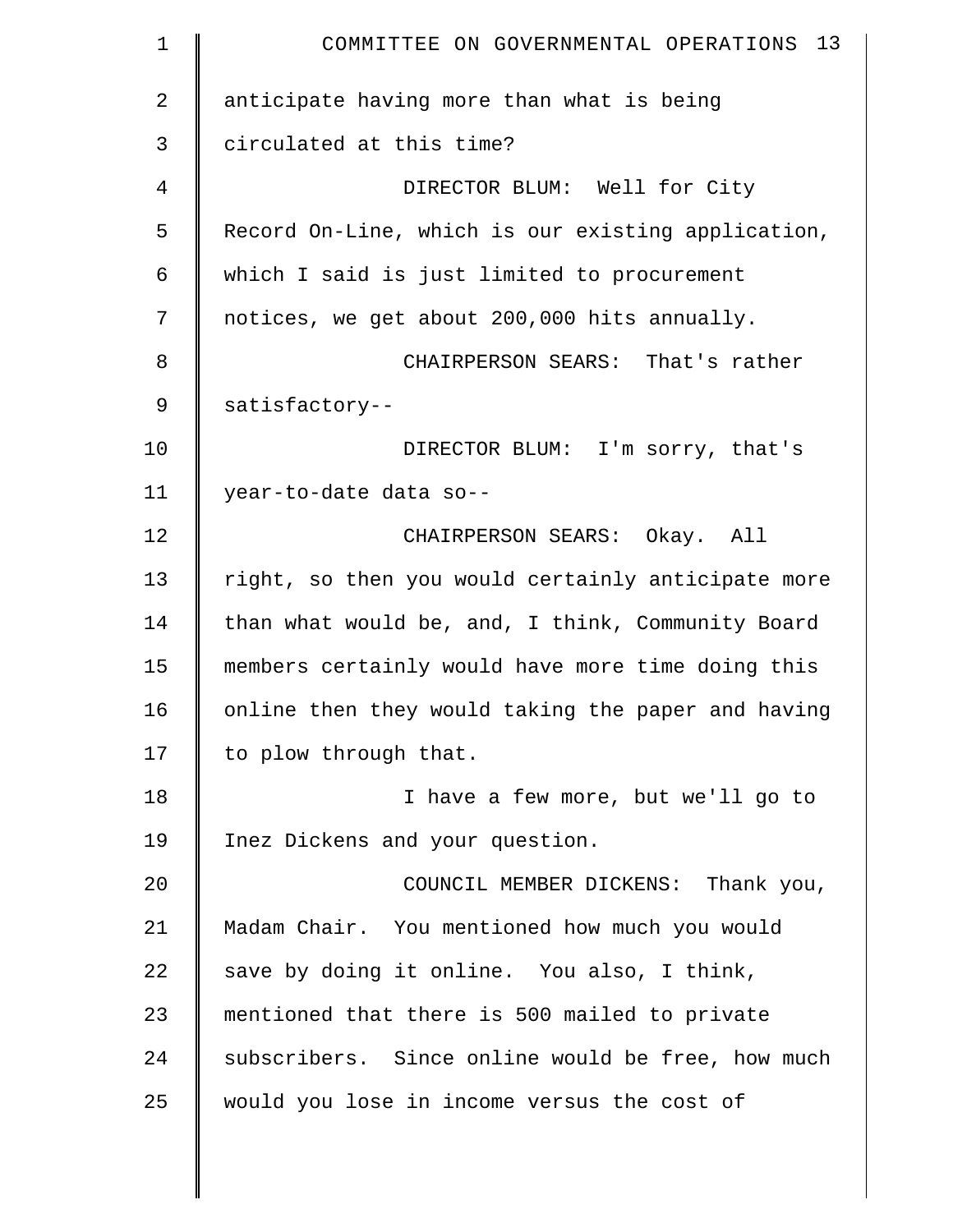| $\mathbf 1$    | COMMITTEE ON GOVERNMENTAL OPERATIONS 14            |
|----------------|----------------------------------------------------|
| $\overline{2}$ | printing?                                          |
| 3              | DIRECTOR BLUM: We only have 345                    |
| 4              | paid subscribers, which would come to about        |
| 5              | \$130,000 in lost revenue, our printing contract,  |
| $\epsilon$     | as was noted, is approximately \$1.2 million.      |
| 7              | COUNCIL MEMBER DICKENS: Okay.                      |
| 8              | DIRECTOR BLUM: Most of the                         |
| $\mathsf 9$    | subscribers are individuals such as yourself and   |
| 10             | other agencies, agency personnel, elected          |
| 11             | officials.                                         |
| 12             | COUNCIL MEMBER DICKENS: All right,                 |
| 13             | now for those persons who do not have Internet and |
| 14             | you said that they would have to demand or ask for |
| 15             | a hard copy, how would that be done? Would there   |
| 16             | be a cost affiliated with that? Could they do it   |
| 17             | by telephone? Would they have to come down, would  |
| 18             | they have to write? How would on demand--what      |
| 19             | does that mean.                                    |
| 20             | DIRECTOR BLUM: First of all, we                    |
| 21             | think that there will be plenty of locations where |
| 22             | New Yorkers can go to print a copy of the          |
| 23             | information they're interested in. We also         |
| 24             | envision continuing to allow subscriptions for     |
| 25             | those people who might be interested in still      |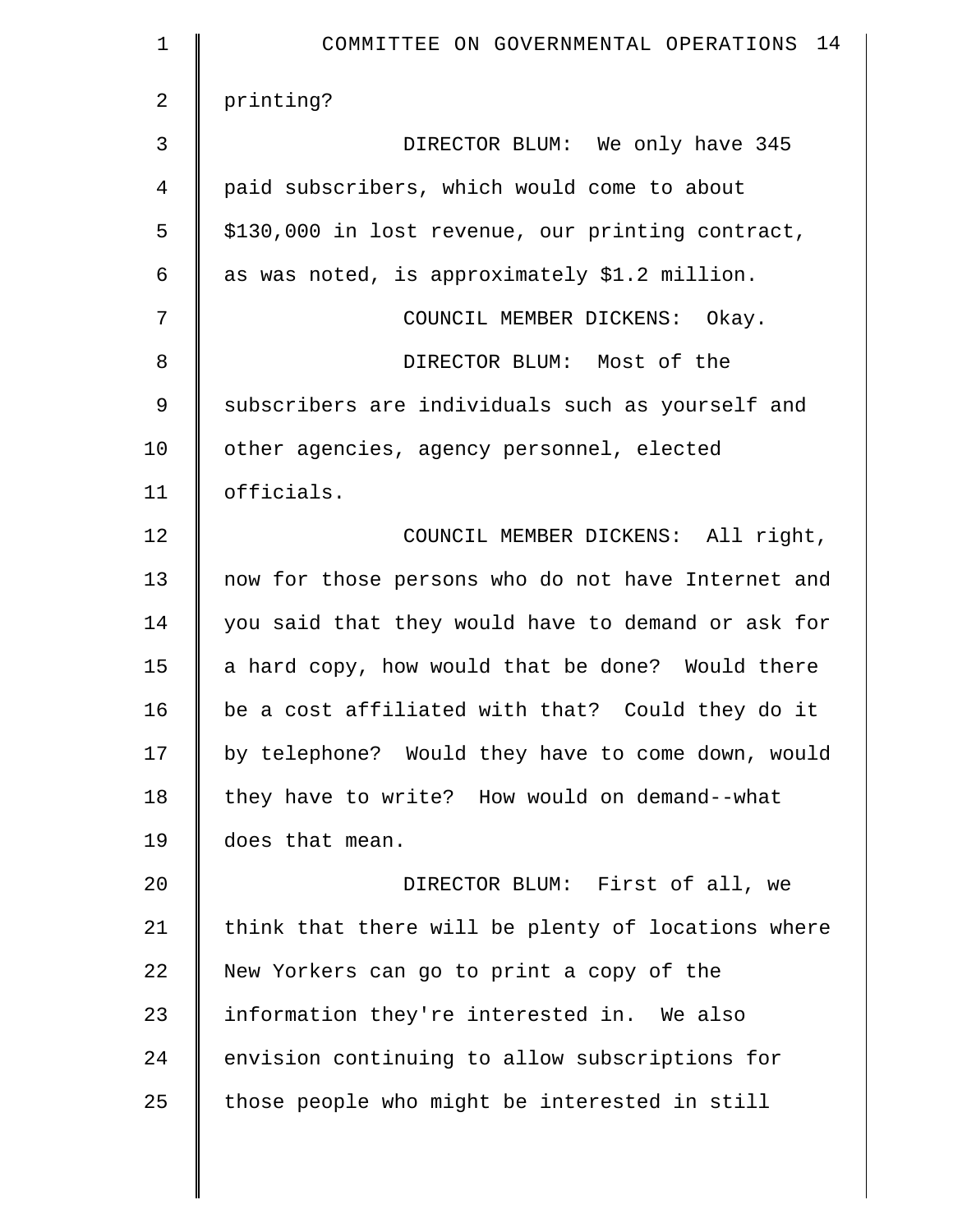| 1  | COMMITTEE ON GOVERNMENTAL OPERATIONS 15            |
|----|----------------------------------------------------|
| 2  | having a subscription. However, we wouldn't be     |
| 3  | bound to print it in a newspaper format.           |
| 4  | COUNCIL MEMBER DICKENS: For                        |
| 5  | instance, you said that there would be hard copies |
| 6  | available in certain locations, do you intend to   |
| 7  | send a certain number to say Community Boards or   |
| 8  | to Council offices so that communities could pick  |
| 9  | them up within their neighborhoods?                |
| 10 | DIRECTOR BLUM: No, we are                          |
| 11 | envisioning that a constituent could come into     |
| 12 | your office or their Community Board office and    |
| 13 | ask to see particular information and the staff    |
| 14 | would print it for them off the computer, where    |
| 15 | it's readily accessible.                           |
| 16 | COUNCIL MEMBER DICKENS: So then                    |
| 17 | demand just means they could go to a Community     |
| 18 | Board or to my office and ask my staff to go       |
| 19 | online and print them up a certain section, rather |
| 20 | than hard copies being provided to Community       |
| 21 | Boards and to Council offices for distribution, is |
| 22 | that my understanding?                             |
| 23 | DIRECTOR BLUM: That is your                        |
| 24 | understanding, except that we would also allow for |
| 25 | paid subscriptions, should someone choose to still |
|    |                                                    |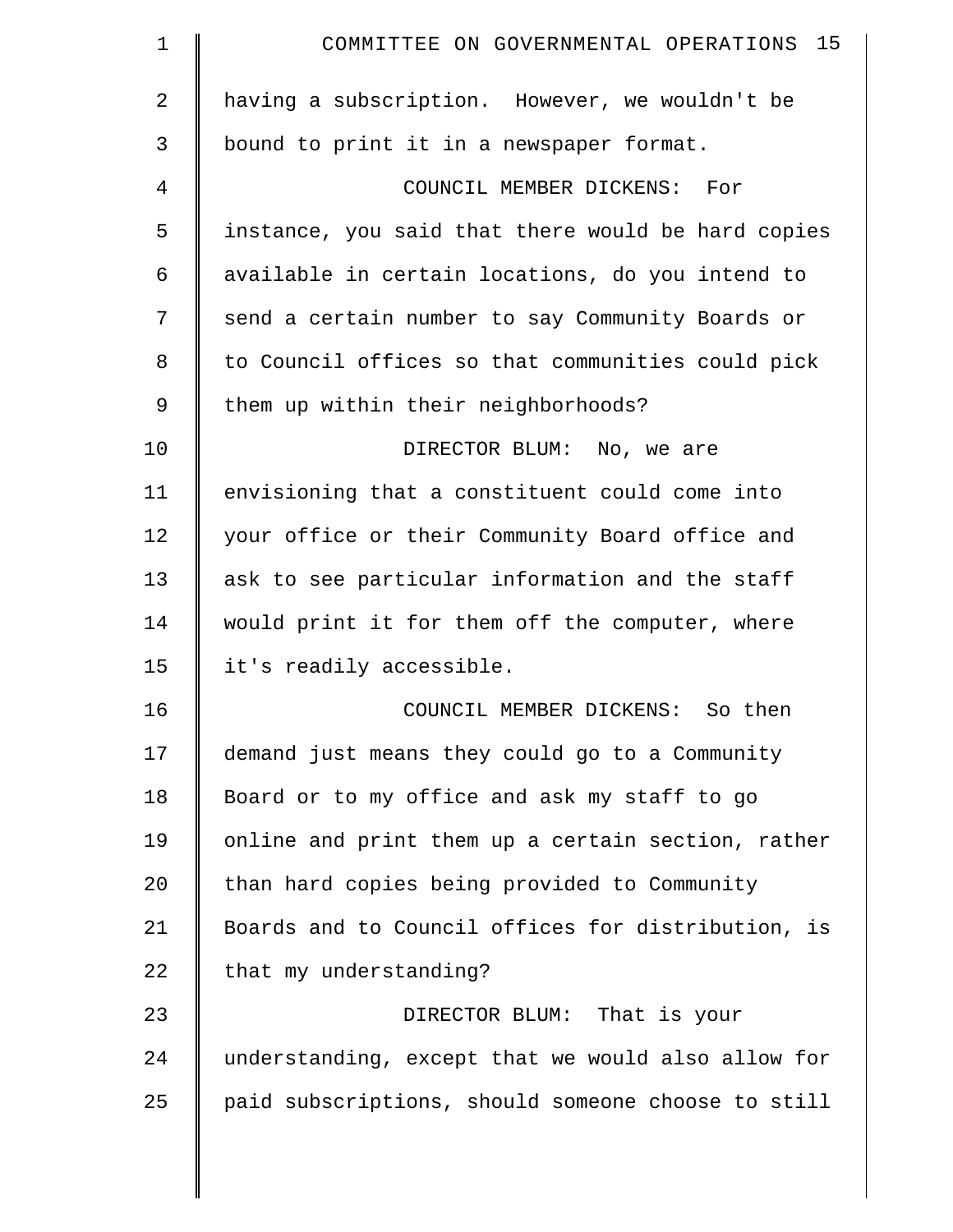| $\mathbf 1$    | COMMITTEE ON GOVERNMENTAL OPERATIONS 16              |
|----------------|------------------------------------------------------|
| $\overline{a}$ | get a hardcopy of the City Record, they could do     |
| 3              | so, we just wouldn't be required to provide it in    |
| 4              | a newspaper format. We wouldn't be required to       |
| 5              | have an actual document on newsprint.                |
| 6              | COUNCIL MEMBER DICKENS: I daresay                    |
| 7              | there won't be many paid subscriptions if you can    |
| 8              | get it online for free. So I'm just concerned        |
| 9              | about communities where Internet access is limited   |
| 10             | and how those communities would be able to get a     |
| 11             | hardcopy and what does on demand mean. That's why    |
| 12             | I wanted to know, could I call your office, could    |
| 13             | I tell a constituent to call your office or call     |
| 14             | DCAS or call whatever it's published and ask that    |
| 15             | a hardcopy be sent out to them, or could they pick   |
| 16             | it up and would you be willing to provide our        |
| 17             | offices with a certain number of hard copies that    |
| 18             | we could indeed distribute to our communities?       |
| 19             | DIRECTOR BLUM: Certainly you could                   |
| 20             | call DCAS and we would print whatever information    |
| 21             | was required. The point of the legislation is so     |
| 22             | that we don't print copies that sit on a shelf or    |
| 23             | sits in someone's office and are not utilized.<br>As |
| 24             | computer access increases, it's certainly            |
| 25             | available at all the public libraries, computers     |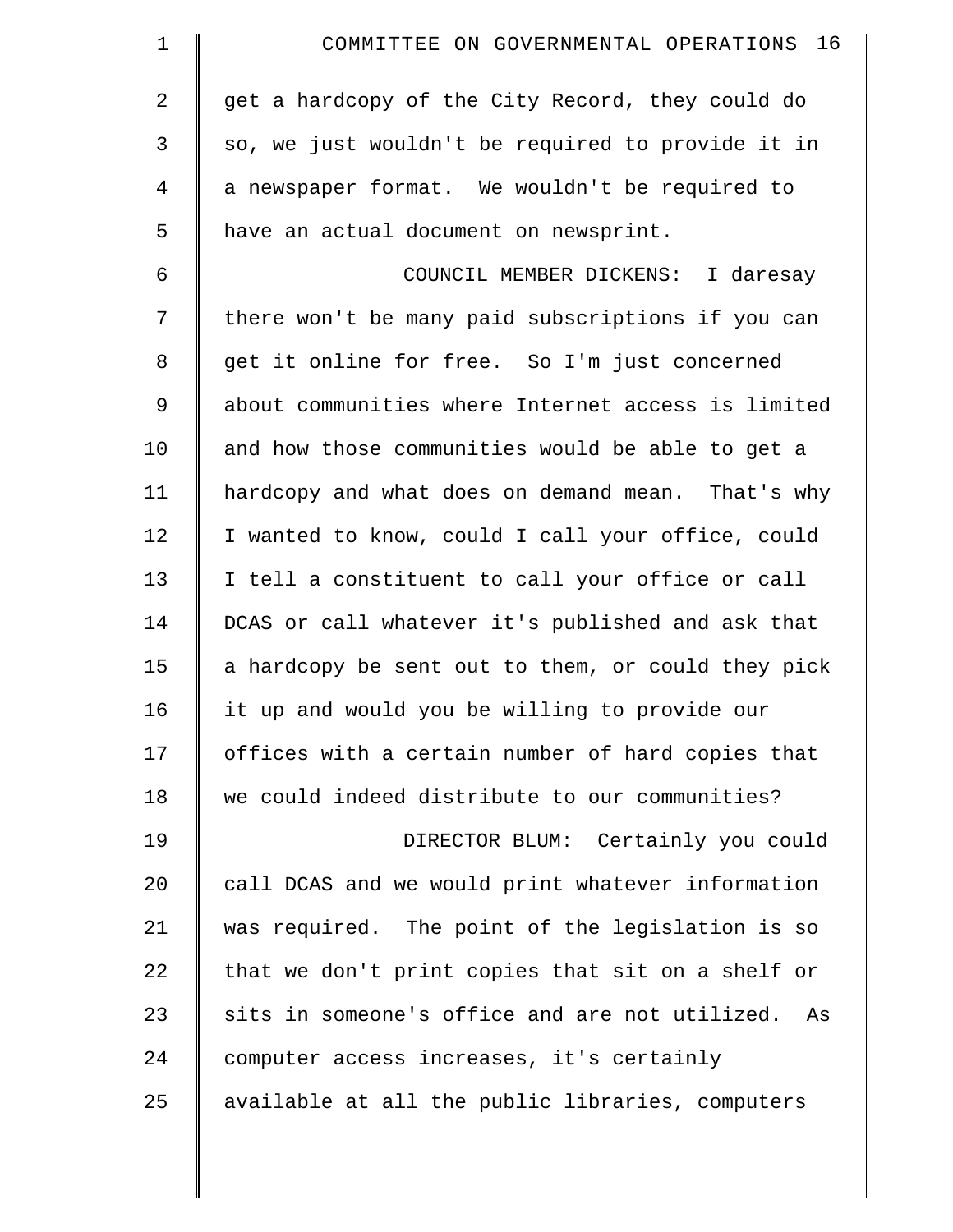| $\mathbf 1$ | COMMITTEE ON GOVERNMENTAL OPERATIONS 17            |
|-------------|----------------------------------------------------|
| 2           | are found in every elected official's office, and  |
| 3           | certainly we provide the information out of DCAS,  |
| 4           | but the idea is that we don't print copies.        |
| 5           | COUNCIL MEMBER DICKENS: Well I'm                   |
| 6           | very glad to see that this legislation is being    |
| 7           | considered that we're having this hearing, that    |
| 8           | it's the possibility of free access for it online. |
| 9           | I am concerned about DCAS deciding that I have     |
| 10          | available staff to sit there and make copies of    |
| 11          | the newspaper or even to have the time to go       |
| 12          | online and scroll through to find out which part   |
| 13          | of it, or for that matter with the budget being    |
| 14          | constantly cut to the Community Boards, that they  |
| 15          | would even have staff available to do that. So I   |
| 16          | do have some concerns about that, although I'm     |
| 17          | very happy about it being online free, there are   |
| 18          | some additional concerns inherent in this          |
| 19          | legislation that I don't think has been thought    |
| 20          | out.                                               |
| 21          | Thank you so much for your                         |
| 22          | testimony.                                         |
| 23          | DIRECTOR BLUM: We're happy to                      |
| 24          | discuss those concerns with you as we move         |
| 25          | forward. Thank you.                                |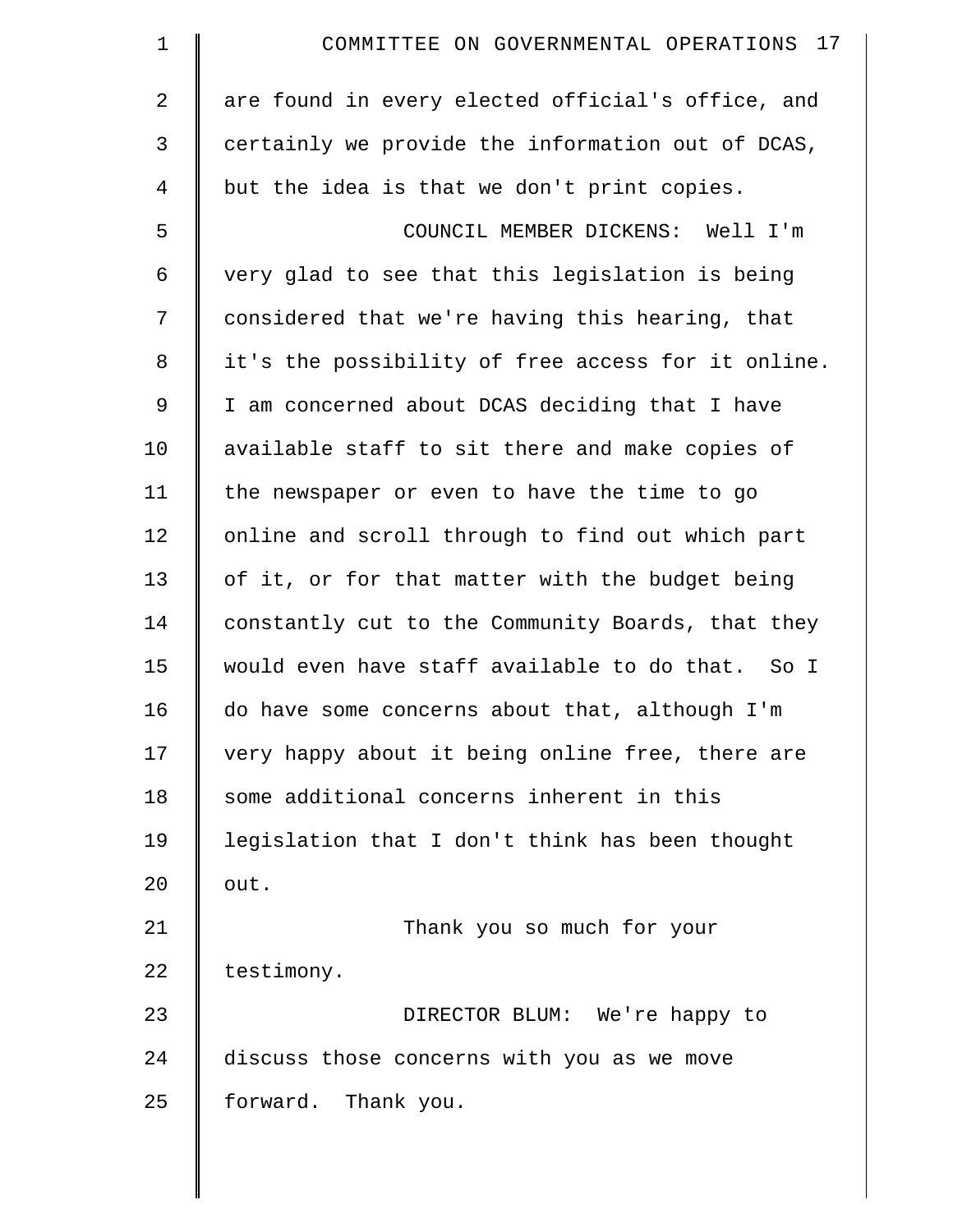| 1  | 18<br>COMMITTEE ON GOVERNMENTAL OPERATIONS         |
|----|----------------------------------------------------|
| 2  | CHAIRPERSON SEARS: Councilman                      |
| 3  | Dilan.                                             |
| 4  | COUNCIL MEMBER DILAN: Thank you,                   |
| 5  | Madam Chair.                                       |
| 6  | Ms. Blum, I just want to focus on                  |
| 7  | the final part of your testimony where you seem to |
| 8  | paint a strong picture of support for the bill     |
| 9  | until the final paragraph and, understandably,     |
| 10 | because it revolves around the publication of      |
| 11 | notices. Could you just tell me what the hurdles   |
| 12 | that you face in the state, the reason why this is |
| 13 | necessary, and the efforts that your department    |
| 14 | has taken to clear those hurdles on the state      |
| 15 | level.                                             |
| 16 | Absolutely.<br>DIRECTOR BLUM:                      |
| 17 | Originally, when we discussed this proposal with   |
| 18 | the Committee Chair, we were under the             |
| 19 | understanding that we could do this at the local   |
| 20 | level and solely at the local level and as         |
| 21 | discussions continued with the law department, it  |
| 22 | became clear that the extent of state law that     |
| 23 | requires notices be printed was so vast that it    |
| 24 | seemed almost impossible to capture everything in  |
| 25 | one fell swoop and what we didn't want to do is    |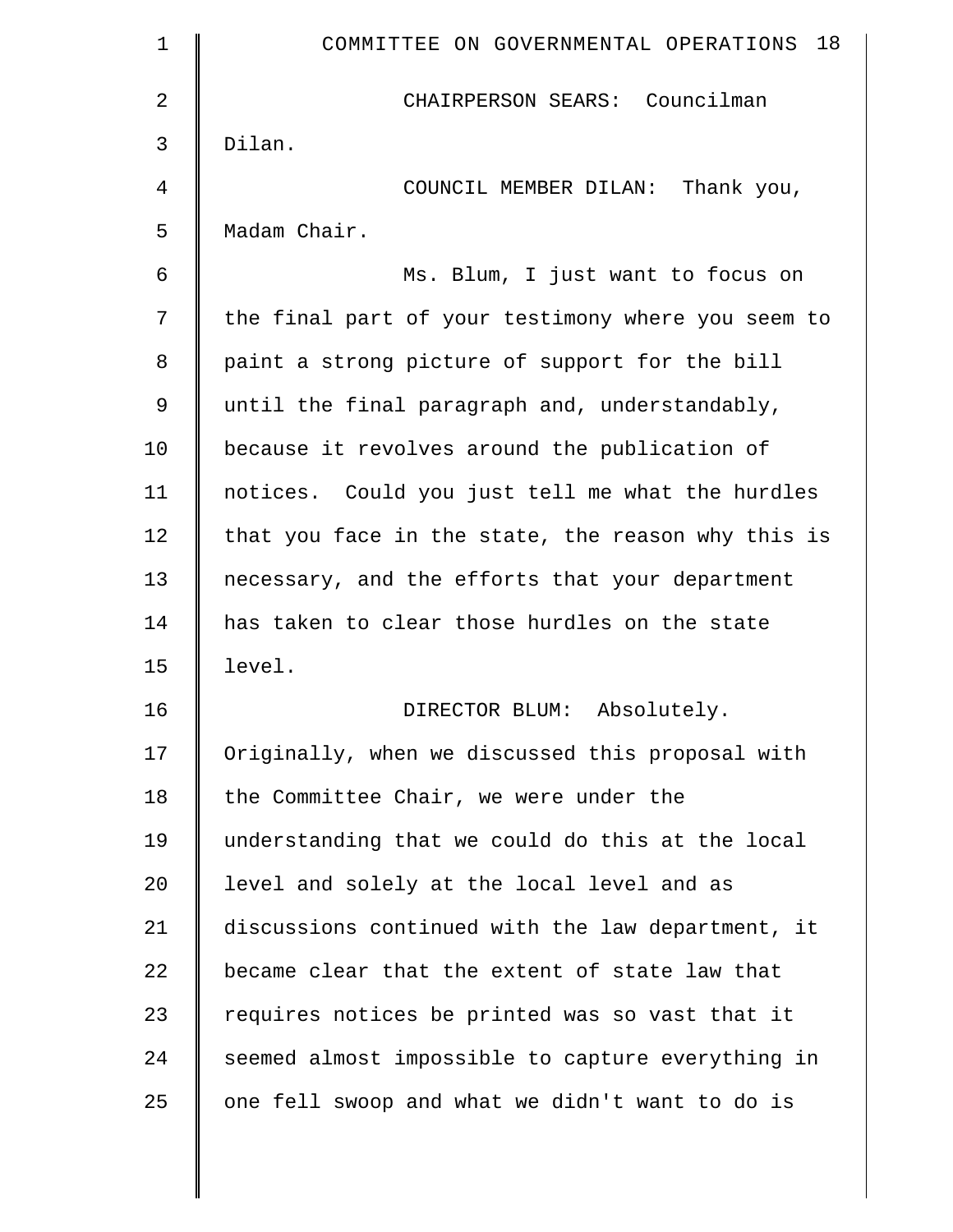| $\mathbf 1$    | COMMITTEE ON GOVERNMENTAL OPERATIONS 19            |
|----------------|----------------------------------------------------|
| $\overline{a}$ | really to miss anything.                           |
| 3              | There are requirements all over--                  |
| 4              | procurement law, in the construction law, GML 103- |
| 5              | -all over state law for printing notices and it    |
| 6              | has been determined, and it's been discussed also  |
| 7              | with the Chair, that just to cross our Ts, dot our |
| 8              | Is, it makes sense to ensure that we do it         |
| 9              | correctly we do it at the state level. And I       |
| 10             | think it's still under discussion what we need to  |
| 11             | do here at the local level, whether it would be    |
| 12             | another Local Law or a Home Rule message that      |
| 13             | partners with the state legislation, I think we're |
| 14             | all still discussing that.                         |
| 15             | COUNCIL MEMBER DILAN: Okay. So it                  |
| 16             | sounds like you're going to need some sort of      |
| 17             | change in state laws in order to do this, is that  |
| 18             | accurate?                                          |
| 19             | DIRECTOR BLUM: That is accurate.                   |
| 20             | COUNCIL MEMBER DILAN: Okay. And                    |
| 21             | it also sounds like, Madam Chair, this bill is a   |
| 22             | money saver, it's something that I'm inclined to   |
| 23             | support, but I would like to at least know that we |
| 24             | can get there and satisfy all the legal            |
| 25             | requirements that we are bound to satisfy, and I'm |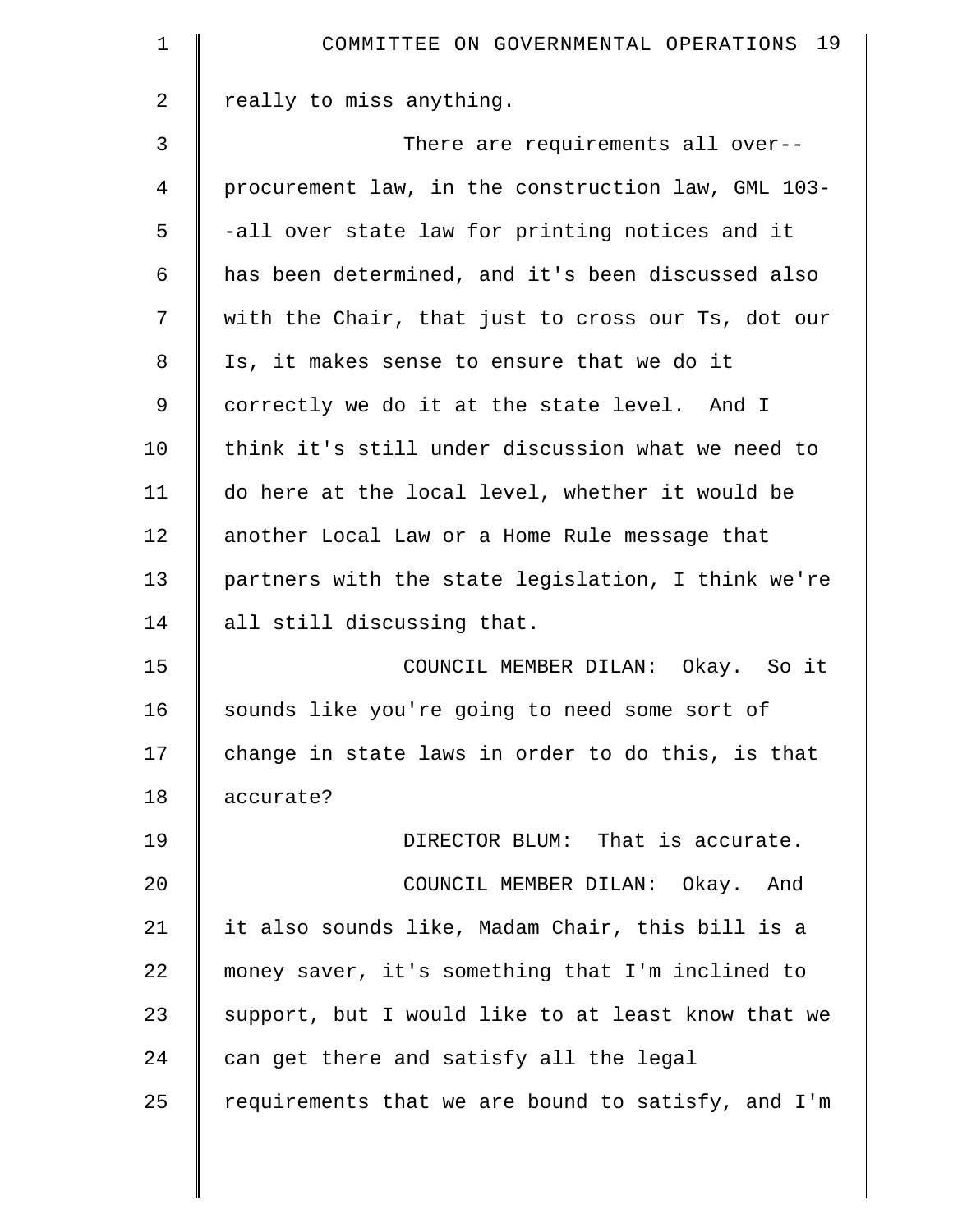| $\mathbf 1$    | COMMITTEE ON GOVERNMENTAL OPERATIONS 20            |
|----------------|----------------------------------------------------|
| $\overline{2}$ | sure under your guidance, we'll get there.         |
| 3              | So just a final question, Ms. Blum,                |
| 4              | do you feel we can get to that point?              |
| 5              | DIRECTOR BLUM: Absolutely. We're                   |
| 6              | working closely with the Chair and the Committee   |
| 7              | staff and we look forward to working with you, but |
| 8              | especially with the law department to figure this  |
| $\mathsf 9$    | out. This is something we very much want to do,    |
| 10             | it's definitely moving the city in the right       |
| 11             | direction. It fits perfectly with many of the      |
| 12             | environmental initiatives that the city has going  |
| 13             | on right now. And it is just kind of gets us into  |
| 14             | the current century and we're absolutely looking   |
| 15             | forward to making this happen.                     |
| 16             | Madam Chair,<br>COUNCIL MEMBER DILAN:              |
| 17             | I know I said final question, but I want to        |
| 18             | squeeze one more in if I may.                      |
| 19             | Just how much savings do you                       |
| 20             | anticipate with the change?                        |
| 21             | DIRECTOR BLUM: Well we expect--our                 |
| 22             | current print contract is \$1.2 million, a loss of |
| 23             | revenue of about \$130,000, but there will be some |
| 24             | initial startup costs to designing and getting an  |
| 25             | application online and we haven't fully fleshed    |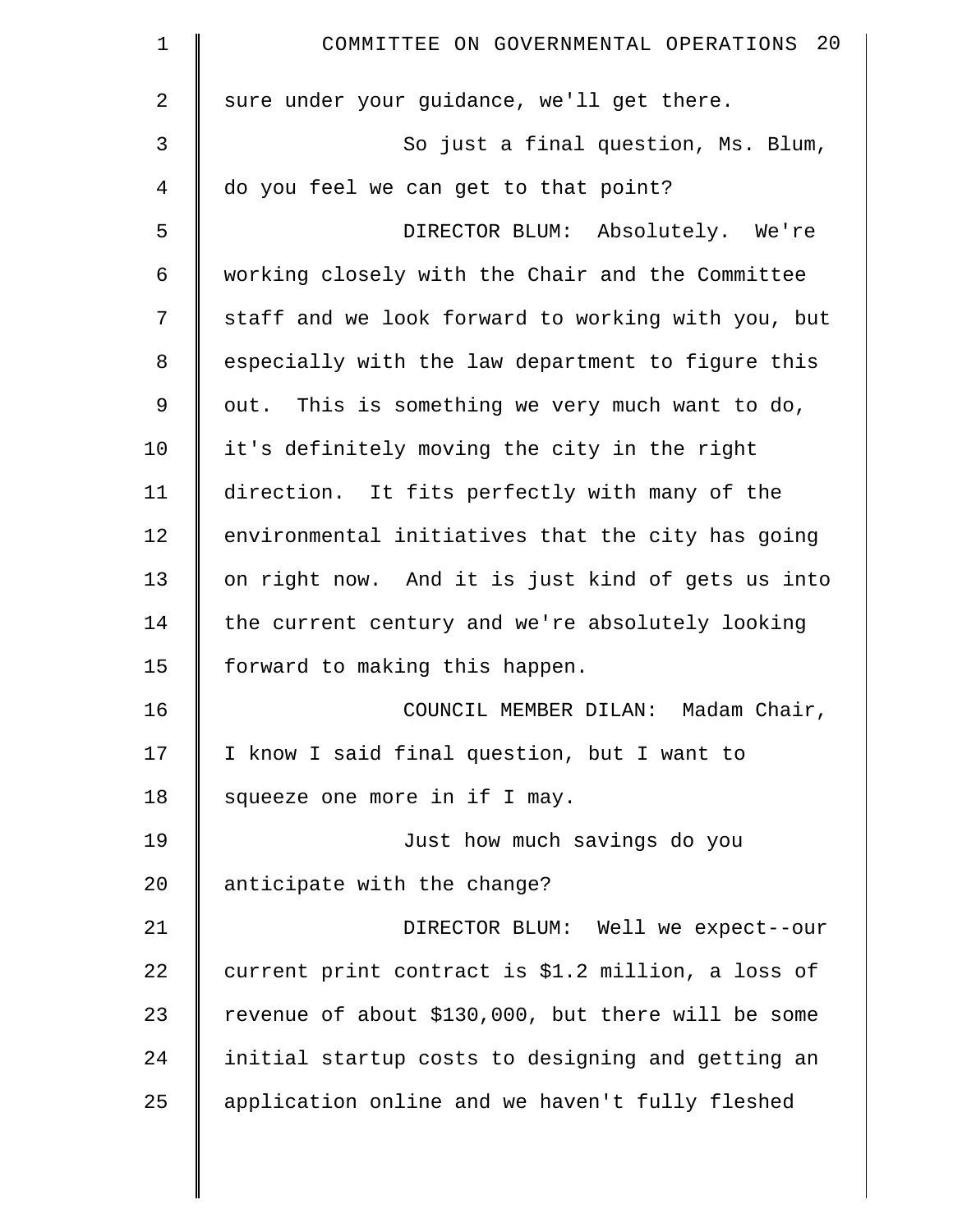| $\mathbf 1$    | COMMITTEE ON GOVERNMENTAL OPERATIONS 21            |
|----------------|----------------------------------------------------|
| $\overline{a}$ | that out. The savings are going to be in the year  |
| 3              | after year, once we no longer have to spend the    |
| 4              | 1.2 million on an annual basis.                    |
| 5              | COUNCIL MEMBER DILAN: Okay. Madam                  |
| 6              | Chair, she opened up another one for me, and I'm   |
| 7              | sorry, this'll be my last one.                     |
| 8              | CHAIRPERSON SEARS: I said you can                  |
| 9              | have two, you can have three now.                  |
| 10             | COUNCIL MEMBER DILAN: No, no, I'm                  |
| 11             | done after this, I promise.                        |
| 12             | So then do you anticipate entering                 |
| 13             | into any software contracts during implementation? |
| 14             | DIRECTOR BLUM: I don't think we've                 |
| 15             | gotten that far, whether this is something we      |
| 16             | would do in-house, we haven't explored that yet,   |
| 17             | we're not there yet.                               |
| 18             | COUNCIL MEMBER DILAN: Okay. But                    |
| 19             | it is possible?                                    |
| 20             | DIRECTOR BLUM: That we will enter                  |
| 21             | into a consulting contract for--                   |
| 22             | COUNCIL MEMBER DILAN: To handle                    |
| 23             | this online so that it can be utilized fully on    |
| 24             | the Internet electronically.                       |
| 25             | DIRECTOR BLUM: I think typically                   |
|                |                                                    |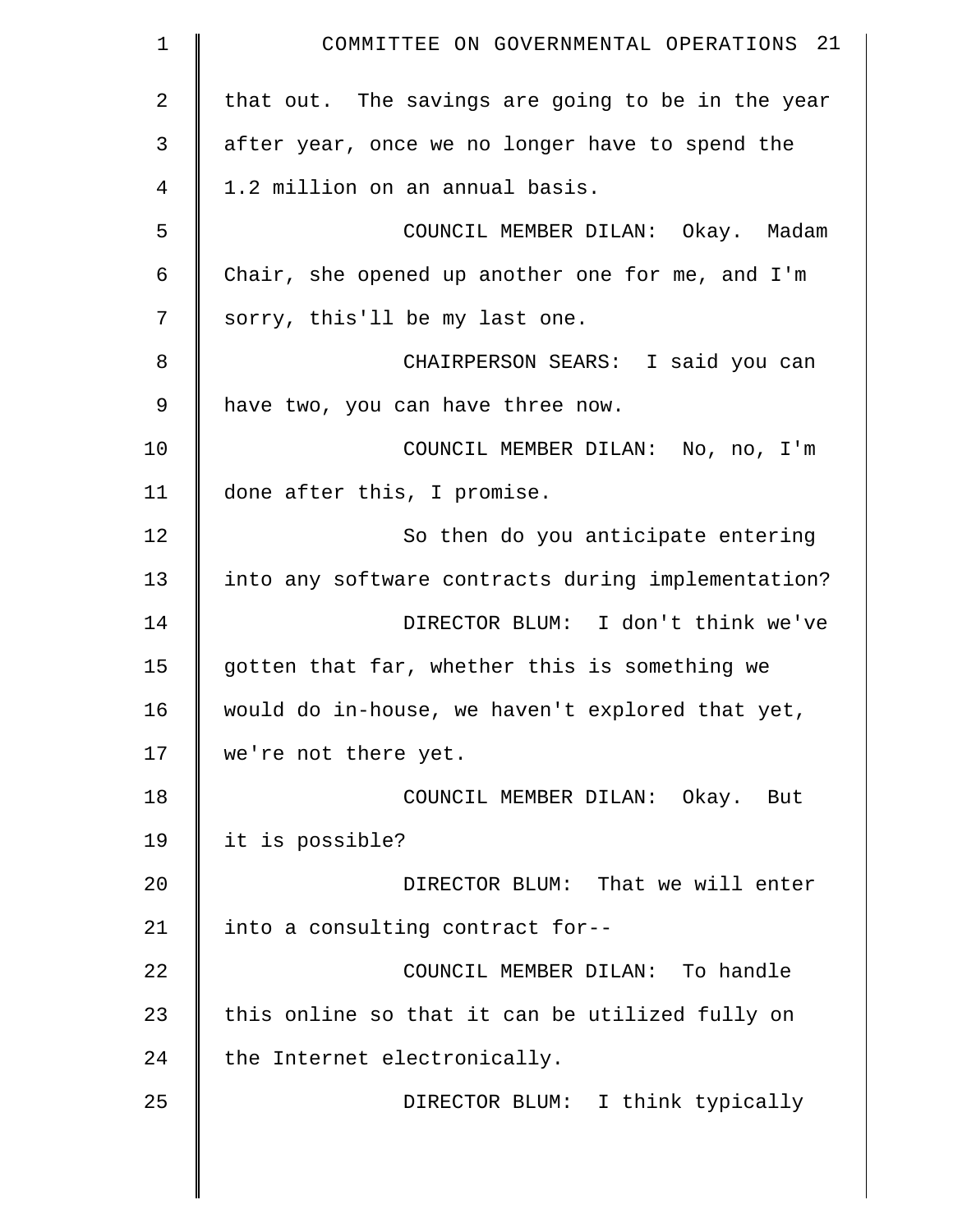| 1           | COMMITTEE ON GOVERNMENTAL OPERATIONS 22            |
|-------------|----------------------------------------------------|
| 2           | the city, whether it be DoITT or DCAS would house  |
| 3           | the application, but generally we have consulting  |
| 4           | support for most IT applications.                  |
| 5           | COUNCIL MEMBER DILAN: Okay.                        |
| 6           | DIRECTOR BLUM: If you mean on an                   |
| 7           | ongoing basis--                                    |
| 8           | COUNCIL MEMBER DILAN: No, I'm just                 |
| $\mathsf 9$ | going to take the answer as you're not sure, it is |
| 10          | possible that the city can do it in-house, but     |
| 11          | it's also possible that a contract may have to be  |
| 12          | entered into, would that be safe?                  |
| 13          | DIRECTOR BLUM: That's correct.                     |
| 14          | COUNCIL MEMBER DILAN: Okay. Thank                  |
| 15          | you, Madam Chair.                                  |
| 16          | CHAIRPERSON SEARS: Thank you. I                    |
| 17          | think for the Committee's information, once it was |
| 18          | really realized that we had to have the state      |
| 19          | involved into doing this, many other things        |
| 20          | unfolded. And my question is how well has Albany   |
| 21          | received this idea, since we now have to work with |
| 22          | Albany to make this as perfect as you're talking   |
| 23          | about, and also the other things and how we        |
| 24          | contract and so on. So how have you been greeted   |
| 25          | in Albany?                                         |
|             |                                                    |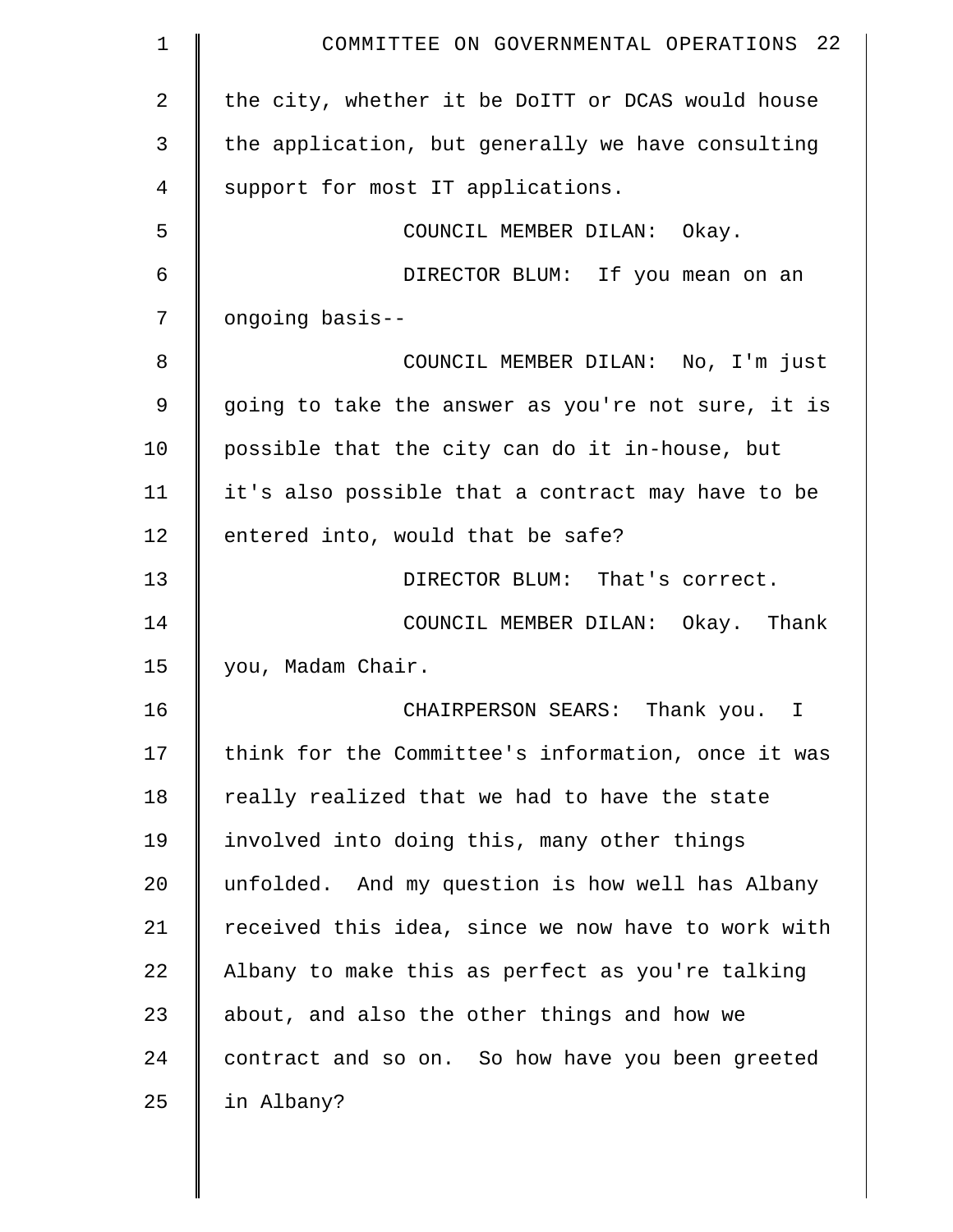| 1  | COMMITTEE ON GOVERNMENTAL OPERATIONS 23            |
|----|----------------------------------------------------|
| 2  | DIRECTOR BLUM: I have to check                     |
| 3  | with the state legislative office on how those     |
| 4  | discussions are going. I'm sorry, I don't have an  |
| 5  | update on that right now, but I'll be happy to     |
| 6  | call you with that.                                |
| 7  | CHAIRPERSON SEARS: Happy to get                    |
| 8  | back to us.                                        |
| 9  | DIRECTOR BLUM: Yeah, absolutely.                   |
| 10 | CHAIRPERSON SEARS: Excellent, I                    |
| 11 | think the committee should know that because it's  |
| 12 | just something that we basically have to work with |
| 13 | and turn out a good bill so that we have--you're   |
| 14 | not in [off mic] in passing it.                    |
| 15 | DIRECTOR BLUM: A good point                        |
| 16 | Janine, who works with me, just made is that the   |
| 17 | State Contract Reporter is primarily an online     |
| 18 | application. So I think they're quite used to--    |
| 19 | CHAIRPERSON SEARS: Okay.                           |
| 20 | DIRECTOR BLUM: --using an online,                  |
| 21 | an application. My gut says--                      |
| 22 | CHAIRPERSON SEARS: We'll note                      |
| 23 | $that--$                                           |
| 24 | DIRECTOR BLUM: --they'll be                        |
| 25 | supportive.                                        |
|    |                                                    |

 $\parallel$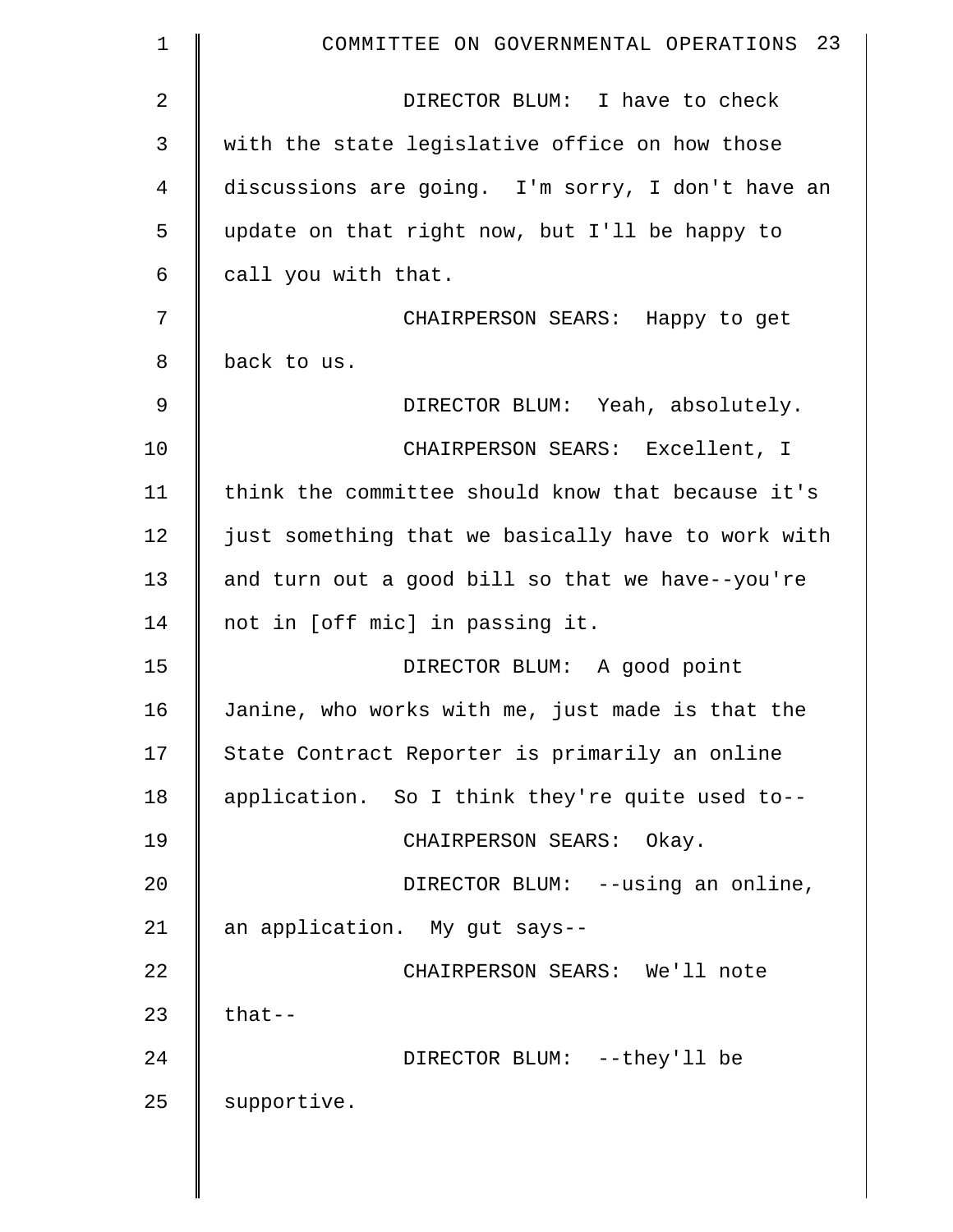| $\mathbf 1$ | COMMITTEE ON GOVERNMENTAL OPERATIONS 24            |
|-------------|----------------------------------------------------|
| 2           | CHAIRPERSON SEARS: --we'll note                    |
| 3           | that for the record. All right, thank you.         |
| 4           | We are joined by my colleague Peter                |
| 5           | Vallone from Queens. Welcome, thank you for being  |
| 6           | here.                                              |
| 7           | Let's see, we have one last                        |
| 8           | question from me. Now you've heard some concerns   |
| 9           | from the committee members, but do you have any    |
| 10          | that it maybe has been brought out that we have    |
| 11          | not discussed that you may think may just slow     |
| 12          | down the process a little bit? Or is this          |
| 13          | considered a win-win situation once we get Albany  |
| 14          | on-board?                                          |
| 15          | DIRECTOR BLUM: We're very positive                 |
| 16          | at DCAS, we think it's a win-win. Our big hurdle   |
| 17          | right now is just working through the legalities   |
| 18          | of it and making sure that we do it in the         |
| 19          | absolutely appropriate and correct way. But we     |
| 20          | truly believe that we will get there sooner rather |
| 21          | than later and we look forward to your support.    |
| 22          | CHAIRPERSON SEARS: Well the                        |
| 23          | Committee will work very closely with you and the  |
| 24          | members. And if there are no further questions,    |
| 25          | we thank you for your time being here and          |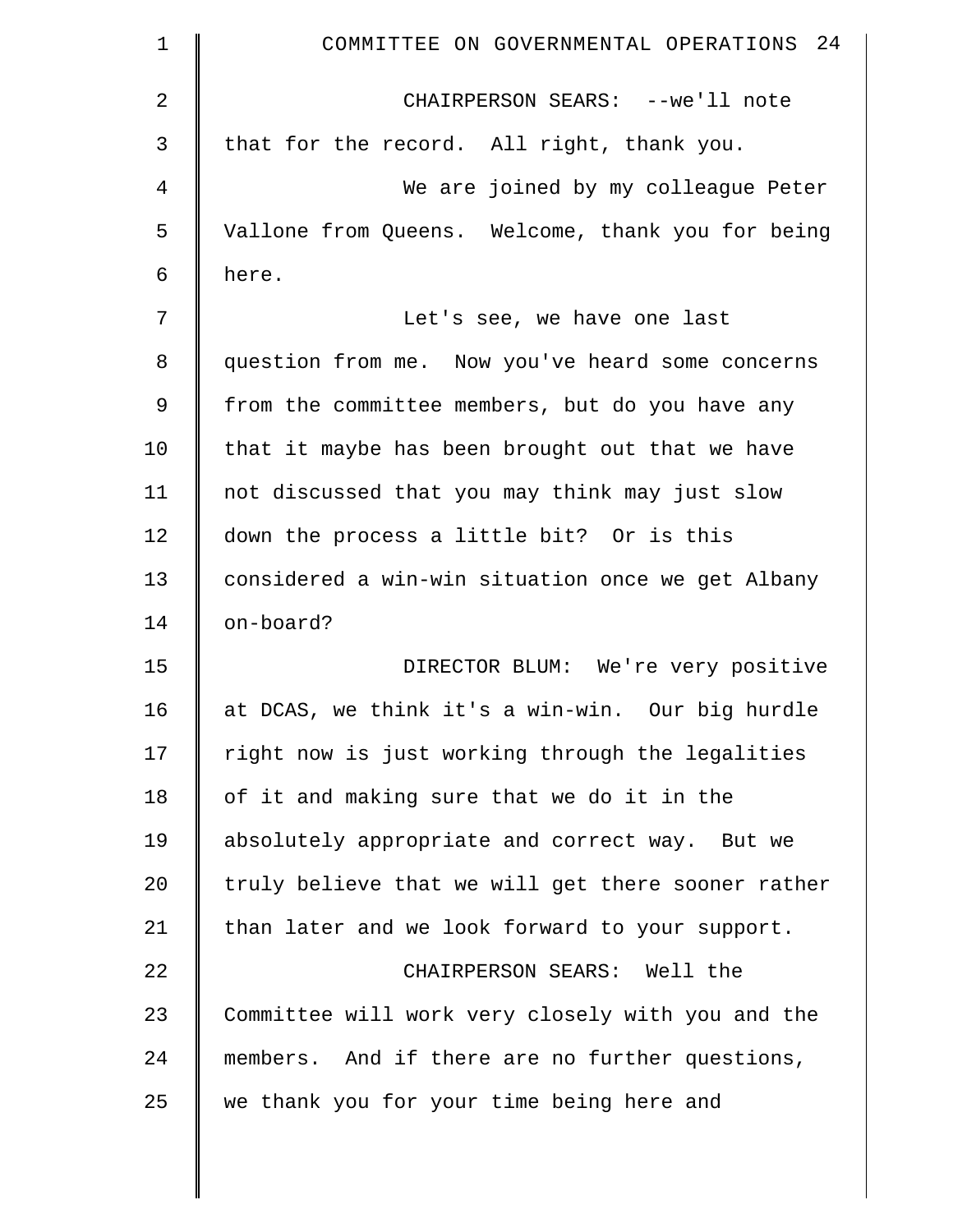| $\mathbf 1$ | COMMITTEE ON GOVERNMENTAL OPERATIONS 25           |
|-------------|---------------------------------------------------|
| 2           | hopefully we'll be able to move this along fairly |
| 3           | quickly. Thank you.                               |
| 4           | We have some advocates here and,                  |
| 5           | let's see, maybe we'll do--                       |
| 6           | [Pause]                                           |
| 7           | CHAIRPERSON SEARS: Okay. We have                  |
| 8           | Chris Keeley from Common Cause and the DeNora     |
| $\mathsf 9$ | Getachew from Citizens Union.                     |
| 10          | We have the two of you come up                    |
| 11          | together.                                         |
| 12          | [Pause]                                           |
| 13          | [Off mic]                                         |
| 14          | CHAIRPERSON SEARS: You are ready,                 |
| 15          | so you may decide who chooses to go first, but    |
| 16          | first I have to say DeNora Getachew, although I   |
| 17          | wasn't here, but you have been counsel to this    |
| 18          | committee, so welcome back.                       |
| 19          | MS. DENORA GETACHEW: Thank you.                   |
| 20          | CHAIRPERSON SEARS: Would you like                 |
| 21          | to go first? But please state your name for the   |
| 22          | record.                                           |
| 23          | MS. GETACHEW: Good afternoon,                     |
| 24          | Chair Sears and other members of the Committee on |
| 25          | Governmental Operations. My name is DeNora        |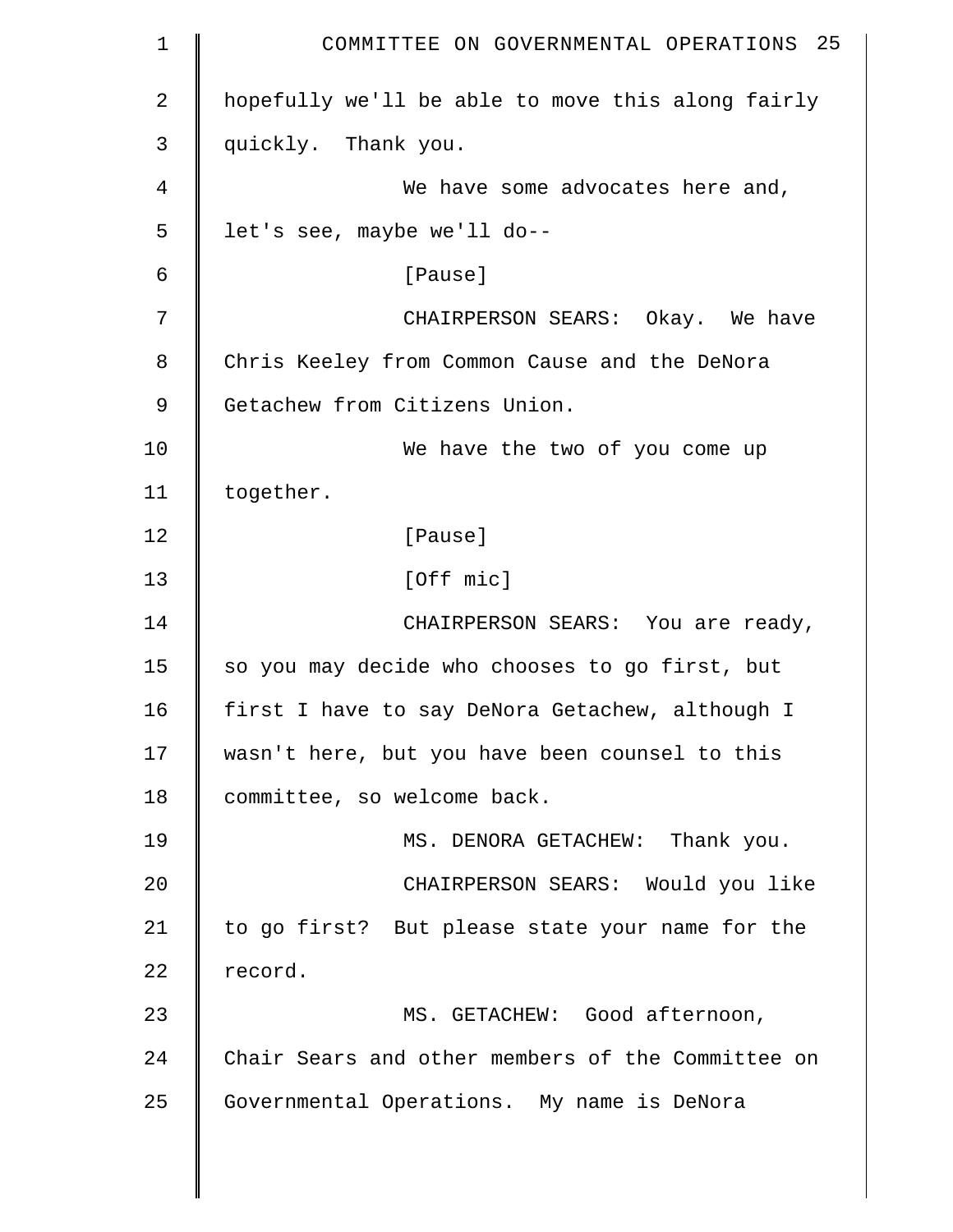| $\mathbf 1$ | COMMITTEE ON GOVERNMENTAL OPERATIONS 26            |
|-------------|----------------------------------------------------|
| 2           | Getachew and I am the Director of Public Policy    |
| 3           | and Legislative Council for Citizens Union, which  |
| 4           | is an independent nonpartisan civic organization   |
| 5           | of New Yorkers that promote good government and    |
| 6           | advance political reform in our city and state.    |
| 7           | Thank you for the opportunity to                   |
| 8           | testify before the Committee--as you noted, a      |
| 9           | committee that I formerly was the counsel of--in   |
| 10          | support of Intro 952, which is sponsored by Chair  |
| 11          | Sears and, among others, Council Member Brewer and |
| 12          | Council Member and former Chair of the Committee   |
| 13          | Simcha Felder, who have been strong advocates of   |
| 14          | good government issues in the past.                |
| 15          | Citizens Union--                                   |
| 16          | MR. CHRIS KEELEY: That was good.                   |
| 17          | MS. GETACHEW: You like that?                       |
| 18          | MR. KEELEY: Yeah.                                  |
| 19          | MS. GETACHEW: Citizens Union                       |
| 20          | believes--                                         |
| 21          | [Off mic]                                          |
| 22          | CHAIRPERSON SEARS: I knew he was                   |
| 23          | quiet for too--                                    |
| 24          | [Pause]                                            |
| 25          | MS. GETACHEW: -- believes it is not                |
|             |                                                    |
|             |                                                    |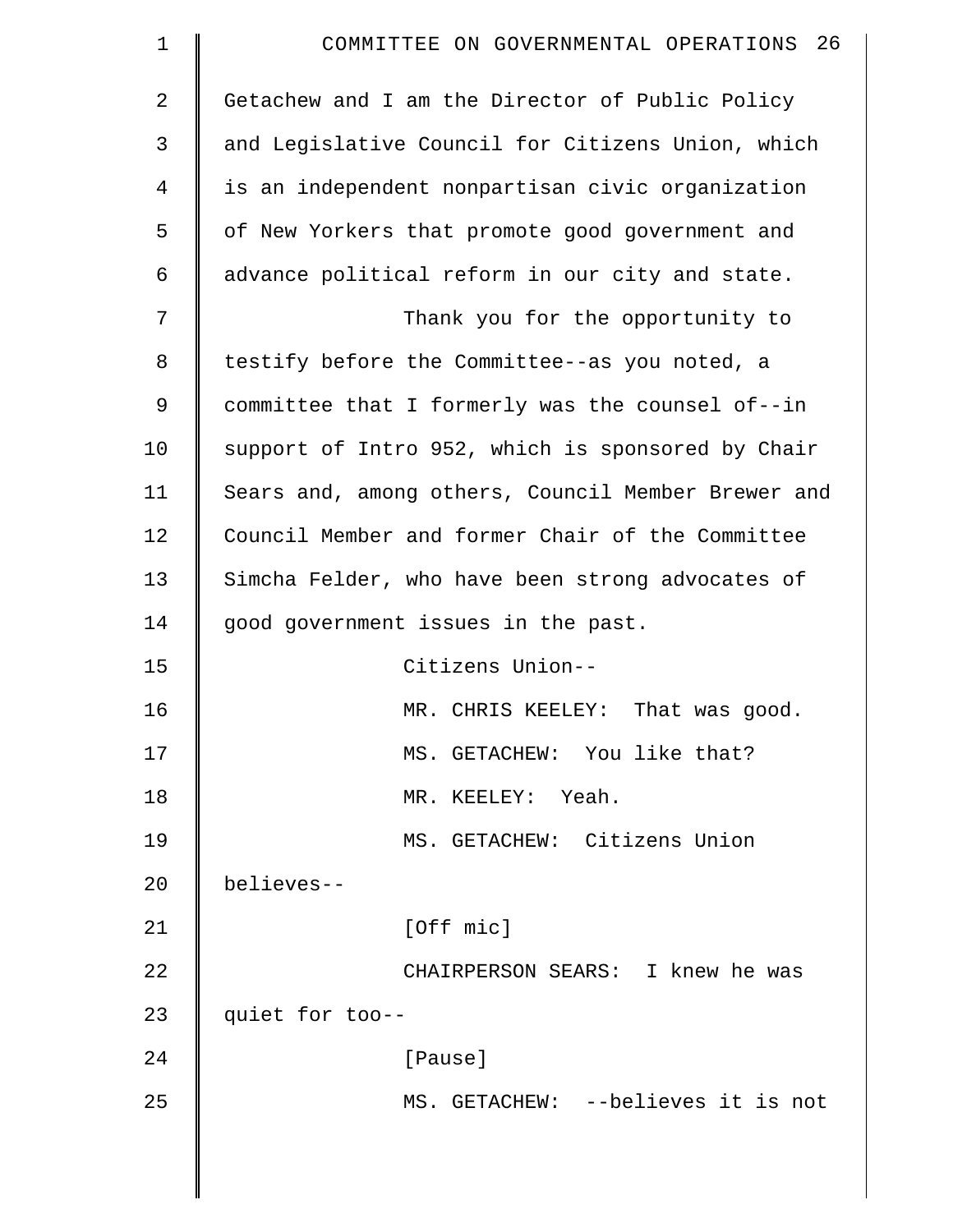| $\mathbf 1$    | COMMITTEE ON GOVERNMENTAL OPERATIONS 27            |
|----------------|----------------------------------------------------|
| $\overline{2}$ | only timely, but critically important that         |
| 3              | government take steps to make government more      |
| 4              | transparent, because doing so directly correlates  |
| 5              | to expanding the public's access to information    |
| 6              | about government performance and decision-making   |
| 7              | and ensures that citizens can hold their           |
| 8              | government accountable.                            |
| $\mathcal{G}$  | We believe that efforts to provide                 |
| 10             | more government documents online not only serves   |
| 11             | to increase transparency, but can also save        |
| 12             | government resources and time, which, according to |
| 13             | DCAS is true, because it would also eliminate many |
| 14             | of the formal and informal requests to agency      |
| 15             | personnel for basic information already provided   |
| 16             | in existing documents and reports.                 |
| 17             | Citizens Union supports Intro 952,                 |
| 18             | which would require DCAS or a successor agency to  |
| 19             | publish the City Record On-Line, free of charge,   |
| 20             | and be updated at least daily. We applaud these    |
| 21             | efforts to make this available online because the  |
| 22             | court notices, rule changes, and procurement       |
| 23             | actions and awards that are included in the City   |
| 24             | Record are important things that this city         |
| 25             | constituents should be aware of. We think this     |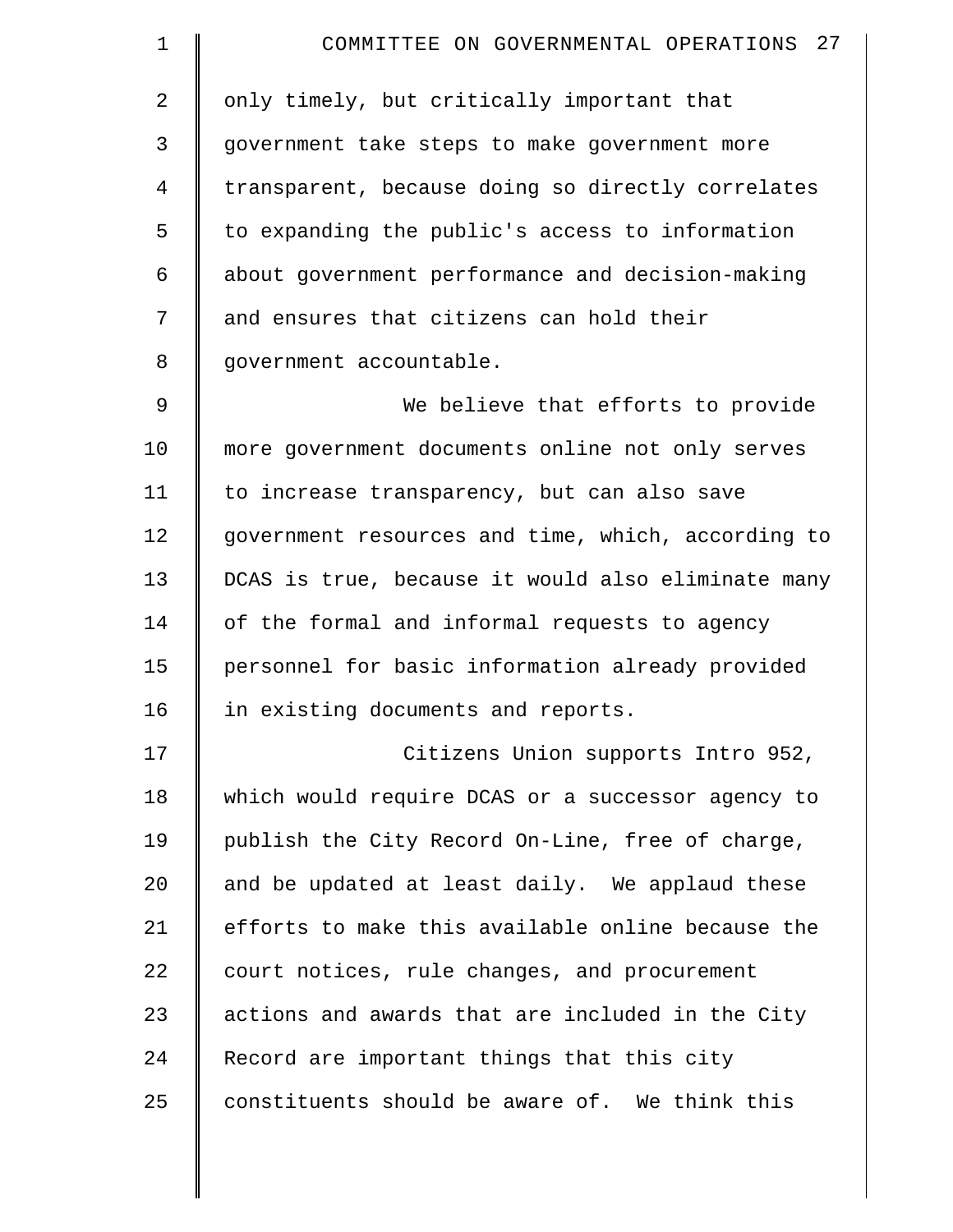| 1           | COMMITTEE ON GOVERNMENTAL OPERATIONS 28            |
|-------------|----------------------------------------------------|
| 2           | change would make the publication--by putting it   |
| 3           | online, it would make the publication better serve |
| 4           | the public and, also in line with the New York     |
| 5           | State Register, which is online and available free |
| 6           | of charge, make sure that citizens have all the    |
| 7           | information they need to understand what's going   |
| 8           | on with government.                                |
| $\mathsf 9$ | The bill mandates that the City                    |
| 10          | Record would also be--hard copies of it still      |
| 11          | available to Council Members and other people who  |
| 12          | subscribe to it, which we think is important       |
| 13          | because many people may not have access to the     |
| 14          | Internet, which was a part of DCAS's testimony.    |
| 15          | The bill mandates that the Commissioner of DCAS    |
| 16          | would be responsible for deciding how often to put |
| 17          | out a printed copy of this and Citizens Union      |
| 18          | thinks, at least at the outset, until some of the  |
| 19          | subscribers are more familiar with the online      |
| 20          | version of this document, that it should be a      |
| 21          | weekly or bi-weekly effort just to make sure that  |
| 22          | people still understand what's going on.           |
| 23          | Ultimately we think that maybe moving to a monthly |
| 24          | system of actual hard copies, it makes senses, but |
| 25          | we don't want people to lose the valuable          |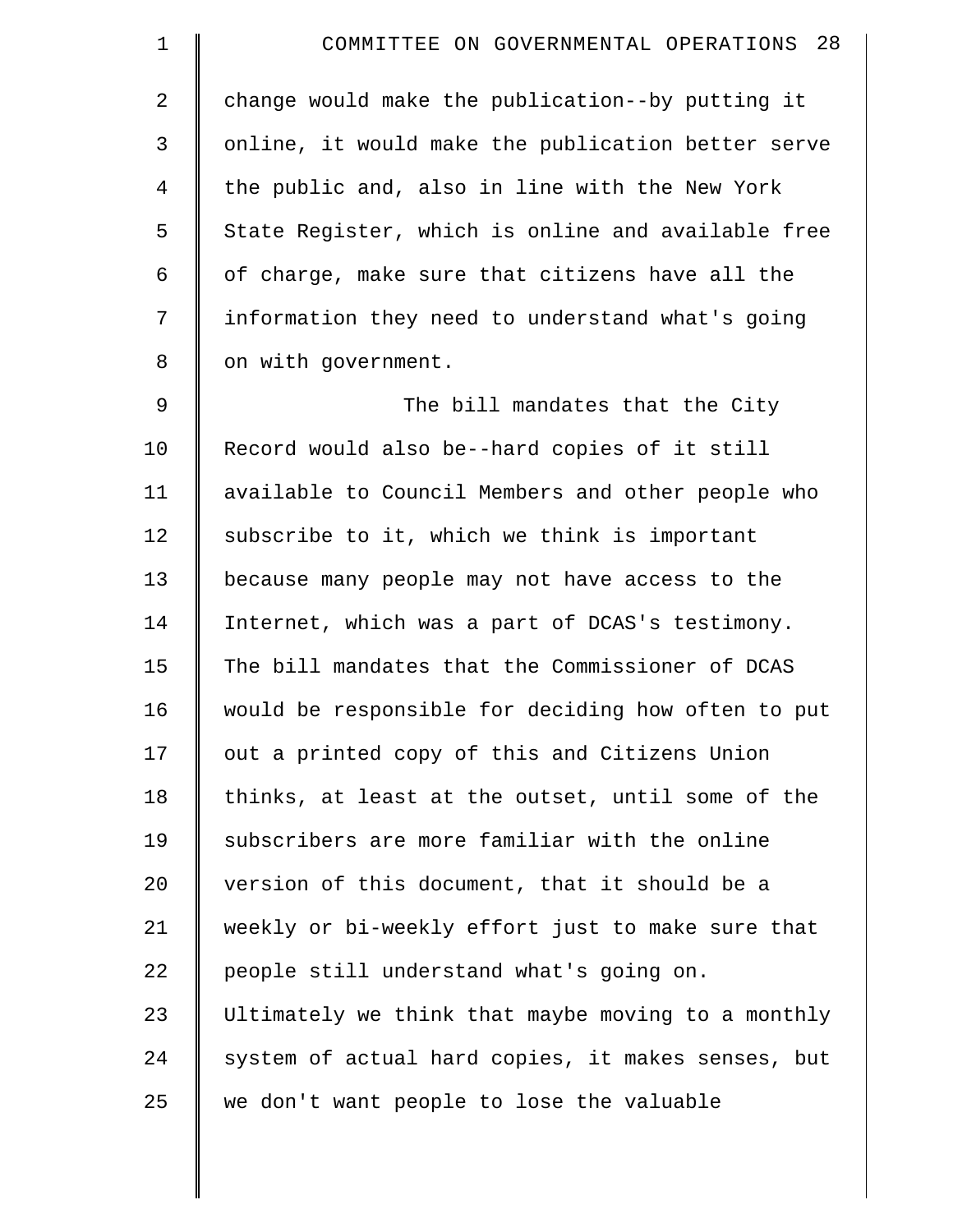| $\mathbf 1$    | COMMITTEE ON GOVERNMENTAL OPERATIONS 29            |
|----------------|----------------------------------------------------|
| $\overline{2}$ | information that's included in there.              |
| 3              | Citizens Union has been active in                  |
| 4              | pushing for further government transparency.<br>In |
| 5              | particular, we testified before the Committee on   |
| 6              | Technology in Government that we think the         |
| 7              | Department of Records and Information Services     |
| 8              | should become a one-stop shop for city government  |
| 9              | information because they currently hold much of    |
| 10             | the city publications that are available from      |
| 11             | various agencies and Council Members, etc. And so  |
| 12             | we would recommend that you consider either        |
| 13             | including a link to the City Record On-Line or the |
| 14             | City Record On-Line itself on the Department of    |
| 15             | Records website so that all of government          |
| 16             | information along the same lines is available in   |
| 17             | one place.                                         |
| 18             | We also would recommend that the                   |
| 19             | City Record On-Line be fully searchable and        |
| 20             | archived, which would encourage citizens to look   |
| 21             | at back issues and make sure that they're aware of |
| 22             | things that have happened in the past.             |
| 23             | Also provide the ability for e-mail                |
| 24             | alerts or Real Simple Syndication feeds to make    |
| 25             | sure that people stay up-to-date about what's      |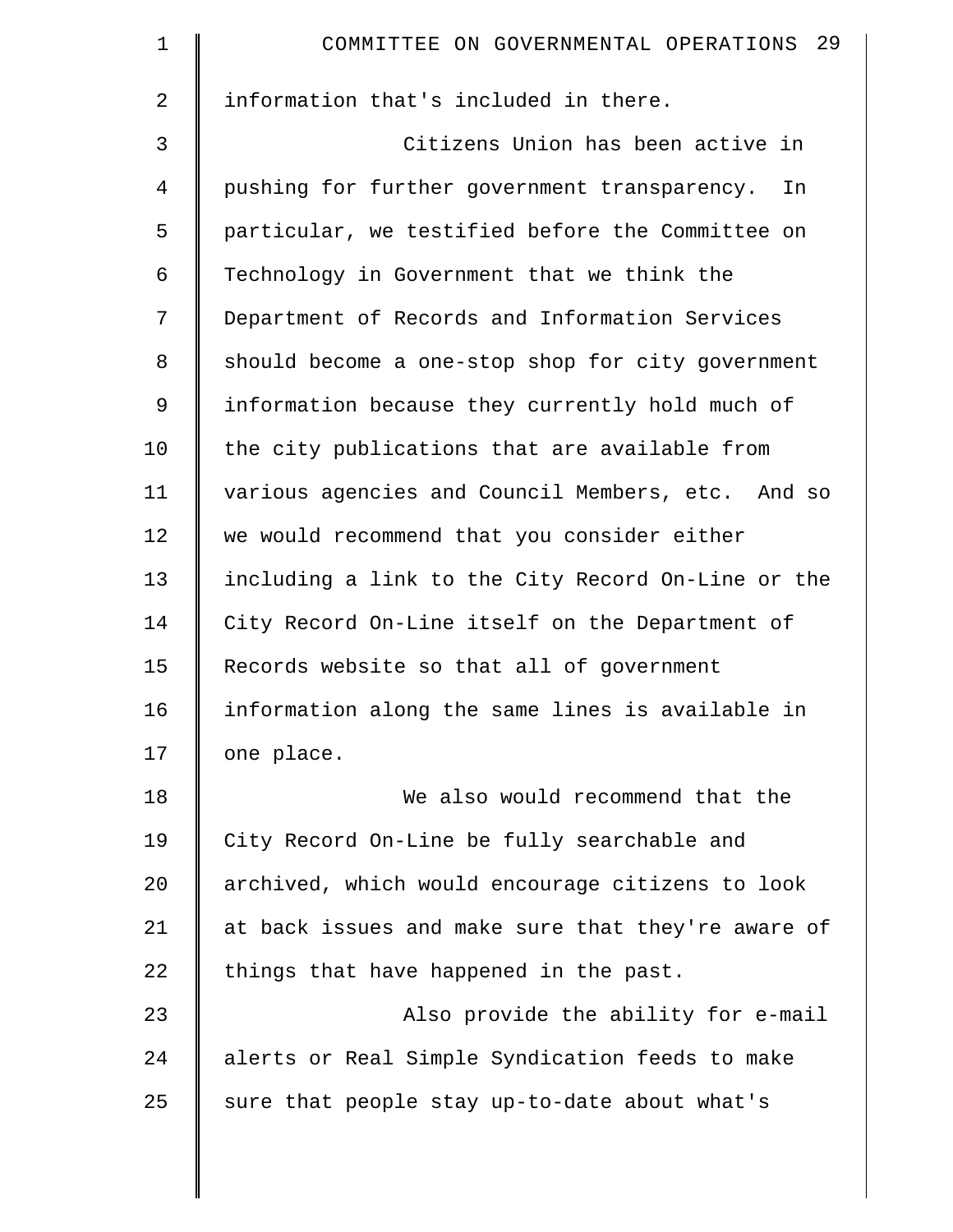| $\mathbf 1$ | COMMITTEE ON GOVERNMENTAL OPERATIONS 30            |
|-------------|----------------------------------------------------|
| 2           | going on in areas that they're interested in.      |
| 3           | We hope that DCAS will work with                   |
| 4           | the Department of Records and DoITT to ensure that |
| 5           | the website is user-friendly as possible,          |
| 6           | especially with respect to layout and past         |
| 7           | editions.                                          |
| 8           | Finally, the bill proposes that the                |
| $\mathsf 9$ | City Records website be implemented 90 days after  |
| 10          | enactment of the law. While Citizens Union is not  |
| 11          | sure whether that is a realistic timeline with     |
| 12          | respect to all of the development that needs to    |
| 13          | take place for creating such a website, we hope    |
| 14          | that all the city agencies and government will     |
| 15          | work with DCAS and the Department of Records to    |
| 16          | accomplish that.                                   |
| 17          | I thank you for the opportunity to                 |
| 18          | testify before the Committee and I look forward to |
| 19          | working with you and your staff to make this a     |
| 20          | reality.                                           |
| 21          | CHAIRPERSON SEARS: Thank you.                      |
| 22          | MR. KEELEY: Thank you. Good                        |
| 23          | afternoon. Thank you, Chair Sears and members of   |
| 24          | the Government Operations Committee, for this      |
| 25          | opportunity to speak before you today. My name is  |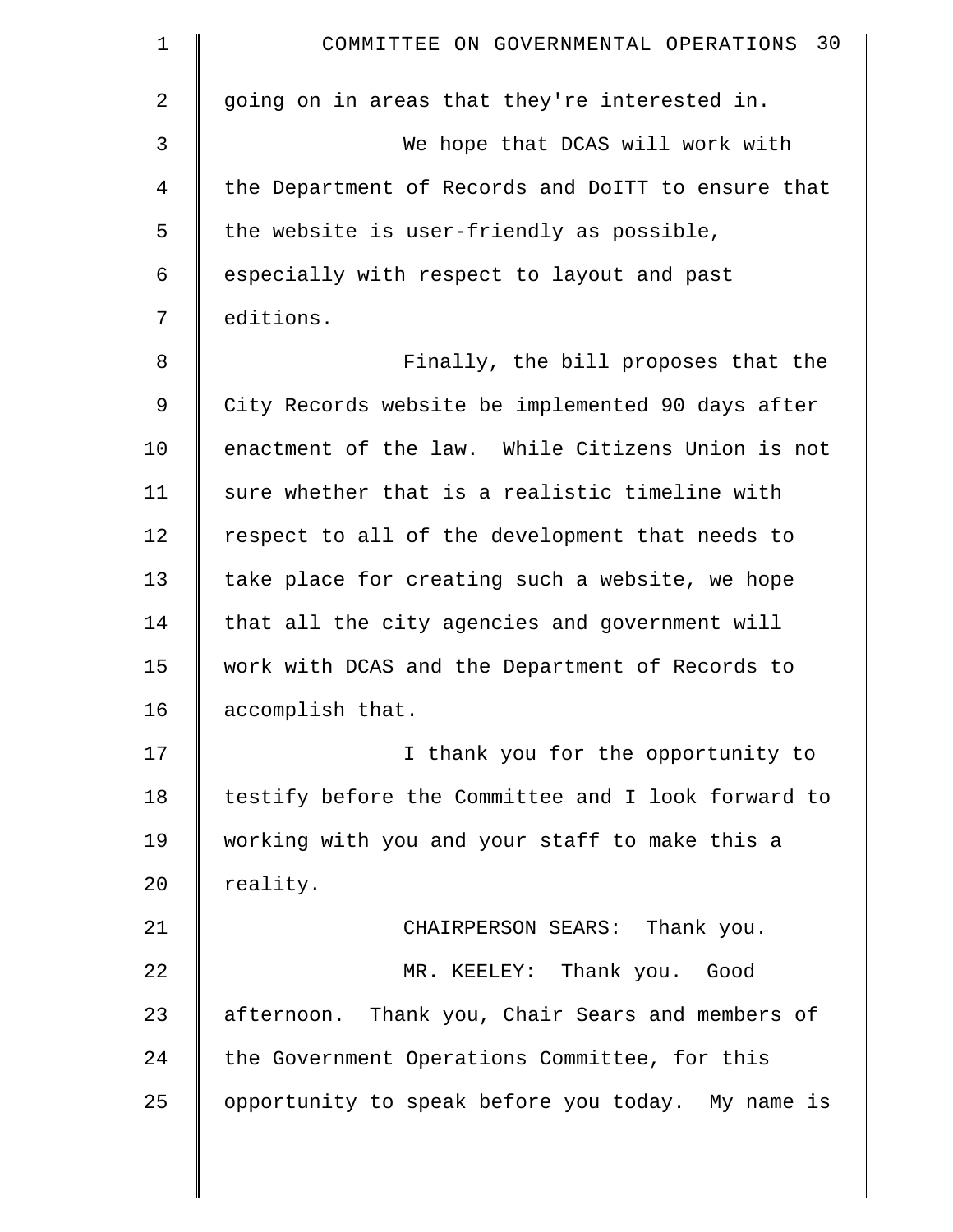| $\mathbf 1$ | COMMITTEE ON GOVERNMENTAL OPERATIONS 31            |
|-------------|----------------------------------------------------|
| 2           | Chris Keeley, I'm Associate Director of Common     |
| 3           | Cause New York. We're a non-partisan, non-profit   |
| 4           | citizens' lobby and a leading force in the battle  |
| 5           | for honest and accountable government. We're here  |
| 6           | to testify in support of today's proposal. We do   |
| 7           | have some recommendations and questions that I'd   |
| 8           | like to put forward today.                         |
| $\mathsf 9$ | We've already run through--DCAS has                |
| 10          | kindly already run through, as we did at the       |
| 11          | beginning, of what exactly the City Records On-    |
| 12          | Line and newspaper do, so we don't need to rehash  |
| 13          | what I have in my testimony.                       |
| 14          | But, at its core, we support the                   |
| 15          | efforts to bring this valuable information online. |
| 16          | It's currently in the printed version, it's not    |
| 17          | online, that's a very, very valuable step.         |
| 18          | In many respects, it echoes the                    |
| 19          | goals of Local Law 11, which was passed in 2003,   |
| 20          | that its stated goal was to bring New York as      |
| 21          | leading the nation in using information            |
| 22          | technologies, to improve the efficiency and        |
| 23          | accessibility of municipal government, and using   |
| 24          | the internet as a powerful means of accomplishing  |
| 25          | these twin goals. We think that this furthers      |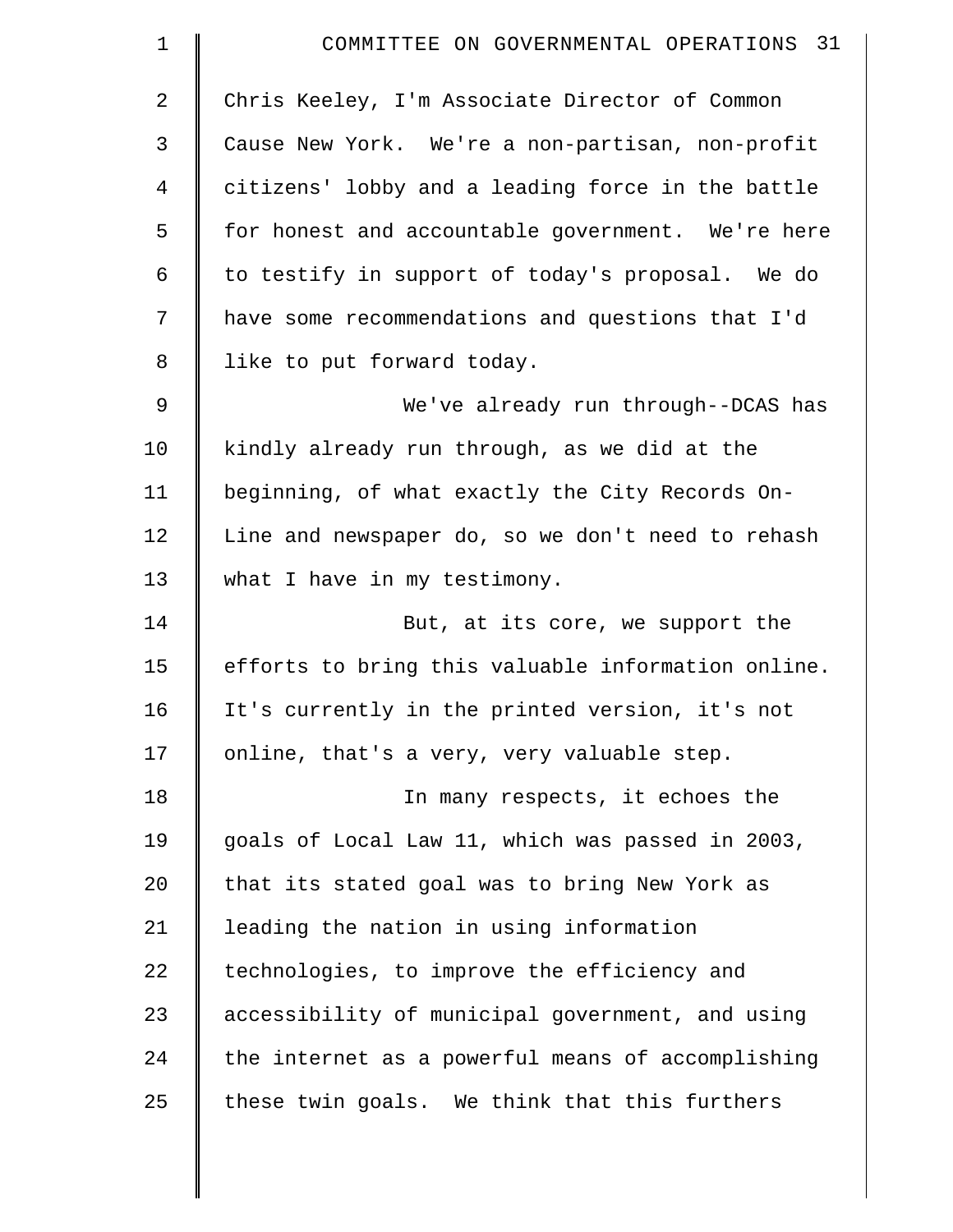| 1  | COMMITTEE ON GOVERNMENTAL OPERATIONS 32            |
|----|----------------------------------------------------|
| 2  | that mission, that's a very noble mission, that's  |
| 3  | the direction New York City should continue to go  |
| 4  | in.                                                |
| 5  | That said, we must remember, as                    |
| 6  | Council Member Dickens raised a few minutes ago,   |
| 7  | not everyone has access to the Internet, that we   |
| 8  | do have to continue expanding quality Internet     |
| 9  | connections, the city's broadband, the Broadband   |
| 10 | Advisory Group has been working very positively in |
| 11 | that direction, we support their efforts.          |
| 12 | As DeNora mentioned, there should                  |
| 13 | be an overlap between the creation of the online   |
| 14 | version and as we scale back on the printed        |
| 15 | version. We need to make sure that people aren't   |
| 16 | left behind through this transition, so maybe a    |
| 17 | period of three to six months, maybe we can look   |
| 18 | at something like that where it still continues to |
| 19 | be published on a day-to-day schedule, then after  |
| 20 | that initial transition period, then it can start  |
| 21 | to be scaled back along the lines that DeNora was  |
| 22 | talking about of maybe every two weeks or so       |
| 23 | publishing it. That way any things that may be up  |
| 24 | for 30-day comments, 30-day applications, that     |
| 25 | that way people are certain not to miss out, that  |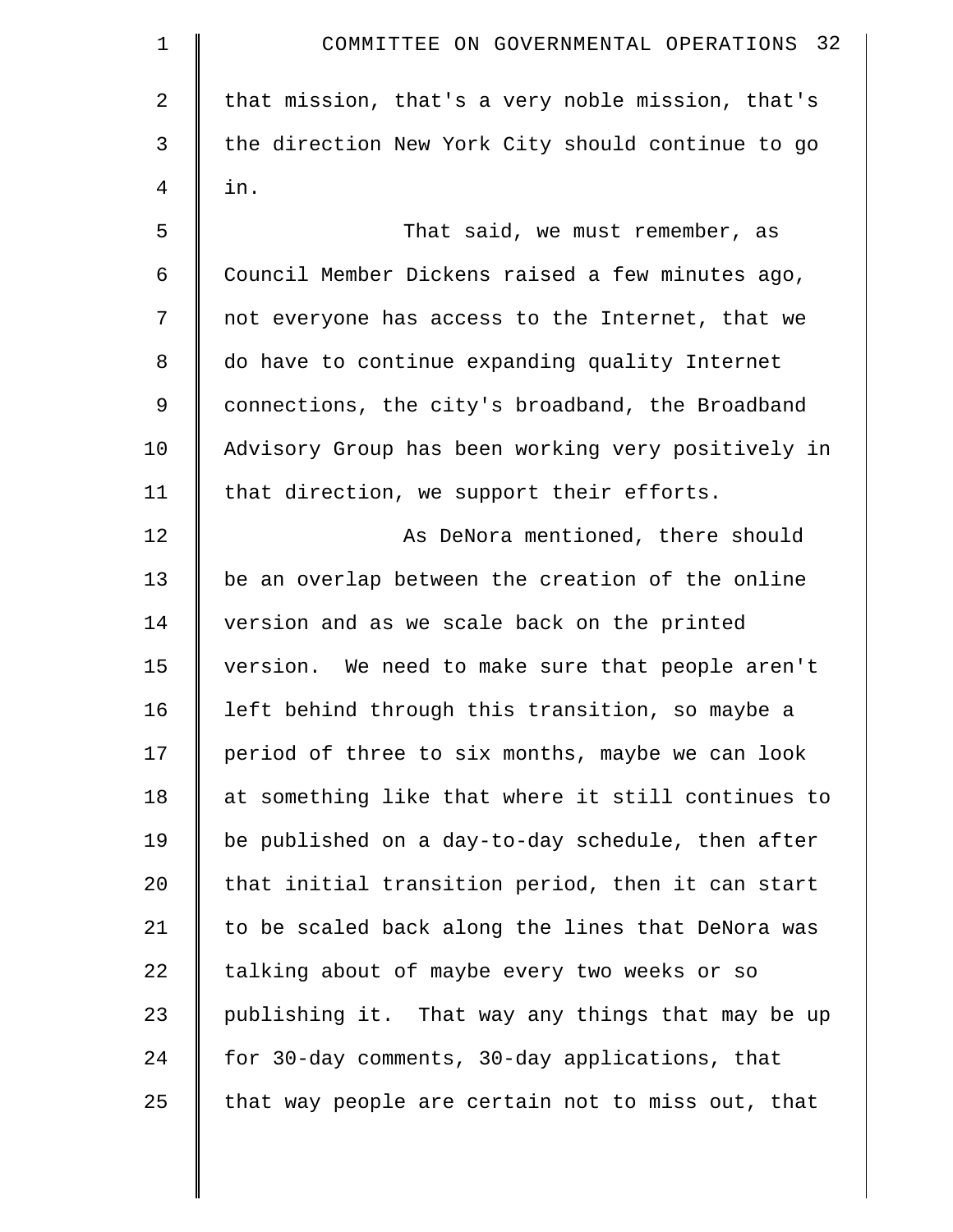| $\mathbf 1$ | COMMITTEE ON GOVERNMENTAL OPERATIONS 33            |
|-------------|----------------------------------------------------|
| 2           | having it regularly enough that you're not going   |
| 3           | to miss that window.                               |
| 4           | The City Record website should be                  |
| 5           | developed in a strategic way to make sure that     |
| 6           | it's easily updated and that it's easily           |
| 7           | accessible, also, as all city websites should be,  |
| 8           | that they're compliant with the American with      |
| 9           | Disability Act.                                    |
| 10          | That, right now, as the website                    |
| 11          | stands, it has very impressive features, being     |
| 12          | able to search, being able to sort, being able to  |
| 13          | access a great deal of information--this is a very |
| 14          | good thing. And we think that as they start to     |
| 15          | bring in this additional information to the online |
| 16          | version, they should continue to think creatively, |
| 17          | they should continue to make sure that all of that |
| 18          | information is readily accessible. As DeNora       |
| 19          | mentioned, e-mail alerts would be a very positive  |
| 20          | thing. Currently, under their bid process, you     |
| 21          | can check off what types of e-mail alerts you'd    |
| 22          | like to receive, on what issues--that's very       |
| 23          | positive and that should be done going forward.    |
| 24          | If you're looking, you know, check off public      |
| 25          | hearings or check off agency rule makings, which   |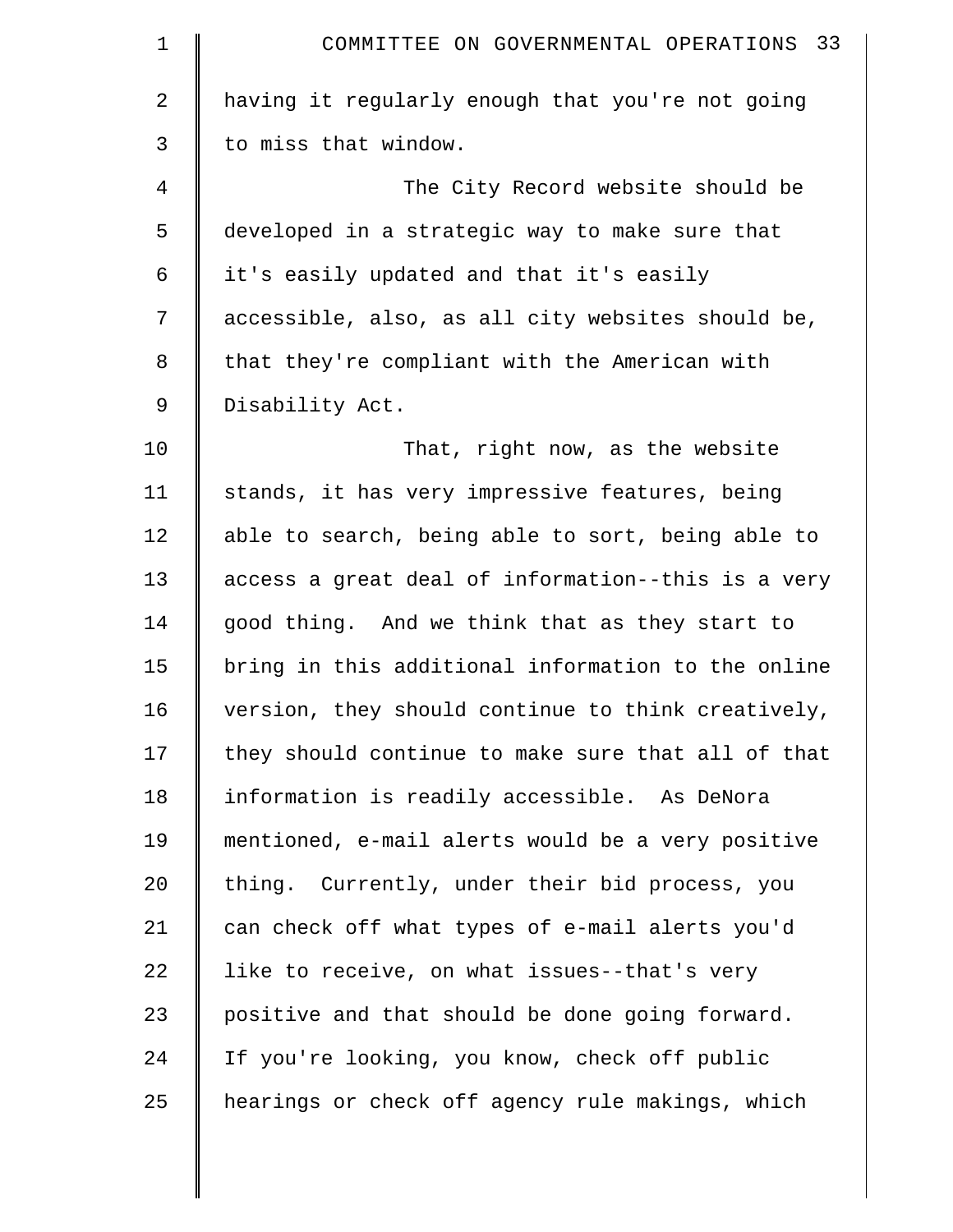| $\mathbf 1$    | COMMITTEE ON GOVERNMENTAL OPERATIONS 34            |
|----------------|----------------------------------------------------|
| $\overline{2}$ | agencies are you interested in, so that people     |
| 3              | don't get inundated, but that you can easily find  |
| 4              | and track what it is exactly that you're           |
| 5              | interested in.                                     |
| 6              | In that same light, as DeNora                      |
| 7              | mentioned, RSS feeds, the Real Simple Syndication  |
| 8              | feeds, tagging things along that way so that       |
| 9              | people can sign up easily for exactly those types  |
| 10             | of issues that they're interested in.              |
| 11             | And also under the current system,                 |
| 12             | under the current website, you need to register    |
| 13             | beyond the initial accessibility, beyond the       |
| 14             | initial e-mail sign-up to gain more access to      |
| 15             | information. There's compulsory registration--     |
| 16             | that should be eliminated. Registration's fine,    |
| 17             | if you want to have some form, obviously           |
| 18             | registration if you're signing up for an e-mail    |
| 19             | alert, you need to do that, you need to be able to |
| 20             | put in your e-mail address, but to require the     |
| 21             | level of information that they require to put in   |
| 22             | for the bids, which is more than just name and e-  |
| 23             | mail address, it's not incredibly personal, but to |
| 24             | the same extent, we don't need that information    |
| 25             | off the bat. When we're going to be looking at     |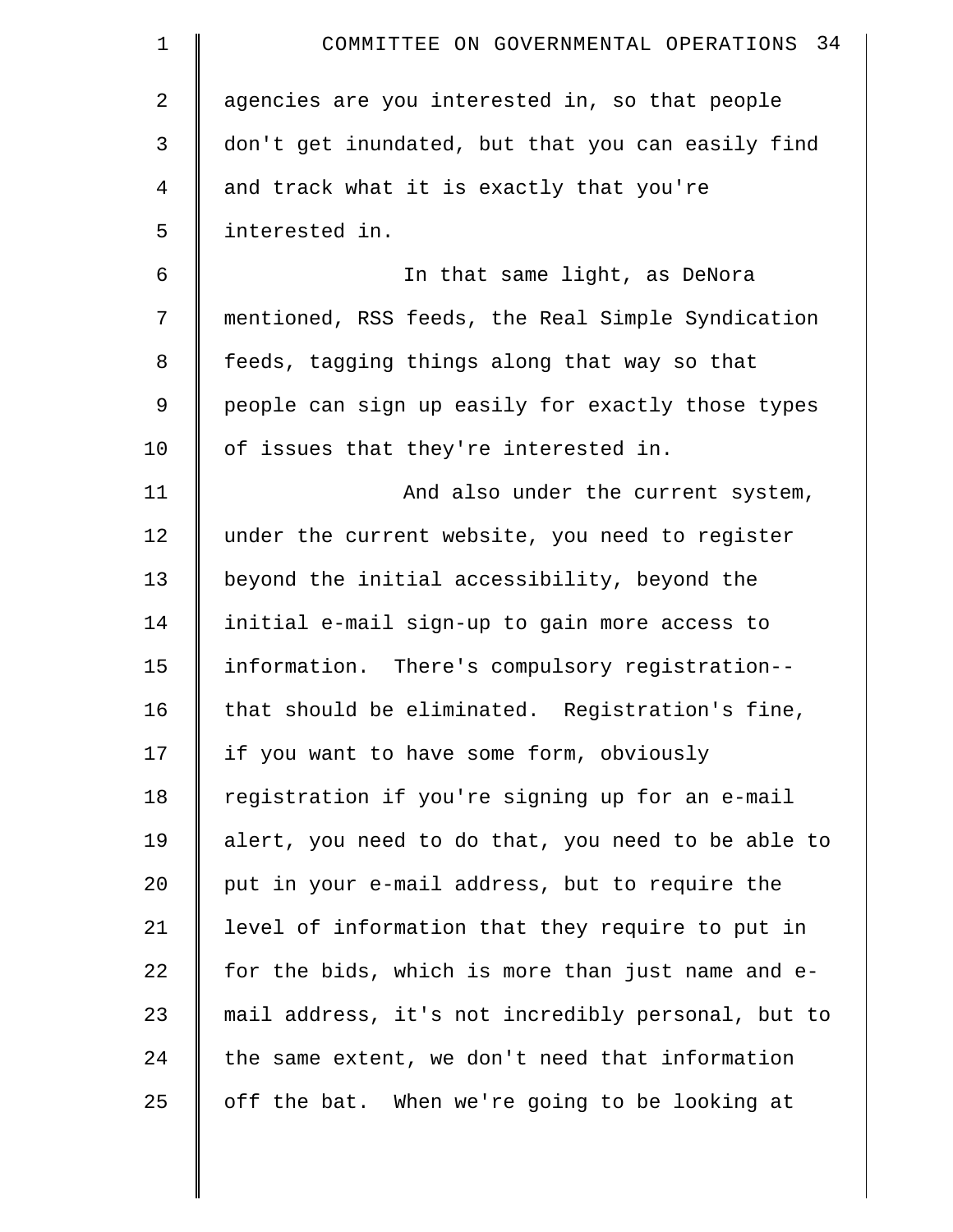| $\mathbf 1$    | COMMITTEE ON GOVERNMENTAL OPERATIONS 35            |
|----------------|----------------------------------------------------|
| $\overline{2}$ | public hearings, when we're going to be looking at |
| 3              | agency rulemakings, the simpler the better. The    |
| $\overline{4}$ | last hurdles that we're putting out there, the     |
| 5              | more accessible it's going to be for people, the   |
| 6              | more that New Yorkers are going to be able to get  |
| 7              | at that information.                               |
| 8              | And I'd just like to highlight one                 |
| 9              | thing that came up in, not DeNora's, but the       |
| 10             | Administration's testimony, which was, we were     |
| 11             | talking about the state has online contractor      |
| 12             | information on the website, and that's true,       |
| 13             | that's valuable, but there's a difference between  |
| 14             | the users that are going to be looking at          |
| 15             | contracting information versus more everyday New   |
| 16             | Yorkers that are going to be looking at public     |
| 17             | hearings, agency rulemakings, things that are a    |
| 18             | little bit more pedestrian, so to say. So I think  |
| 19             | that it's important to realize that there are      |
| 20             | varying levels of sophistication as far as         |
| 21             | computer use and Internet accessibility and we     |
| 22             | should be sure to keep that in mind as we step     |
| 23             | forward.                                           |
| 24             | Thank you again for this                           |
| 25             | opportunity to testify, we look forward to working |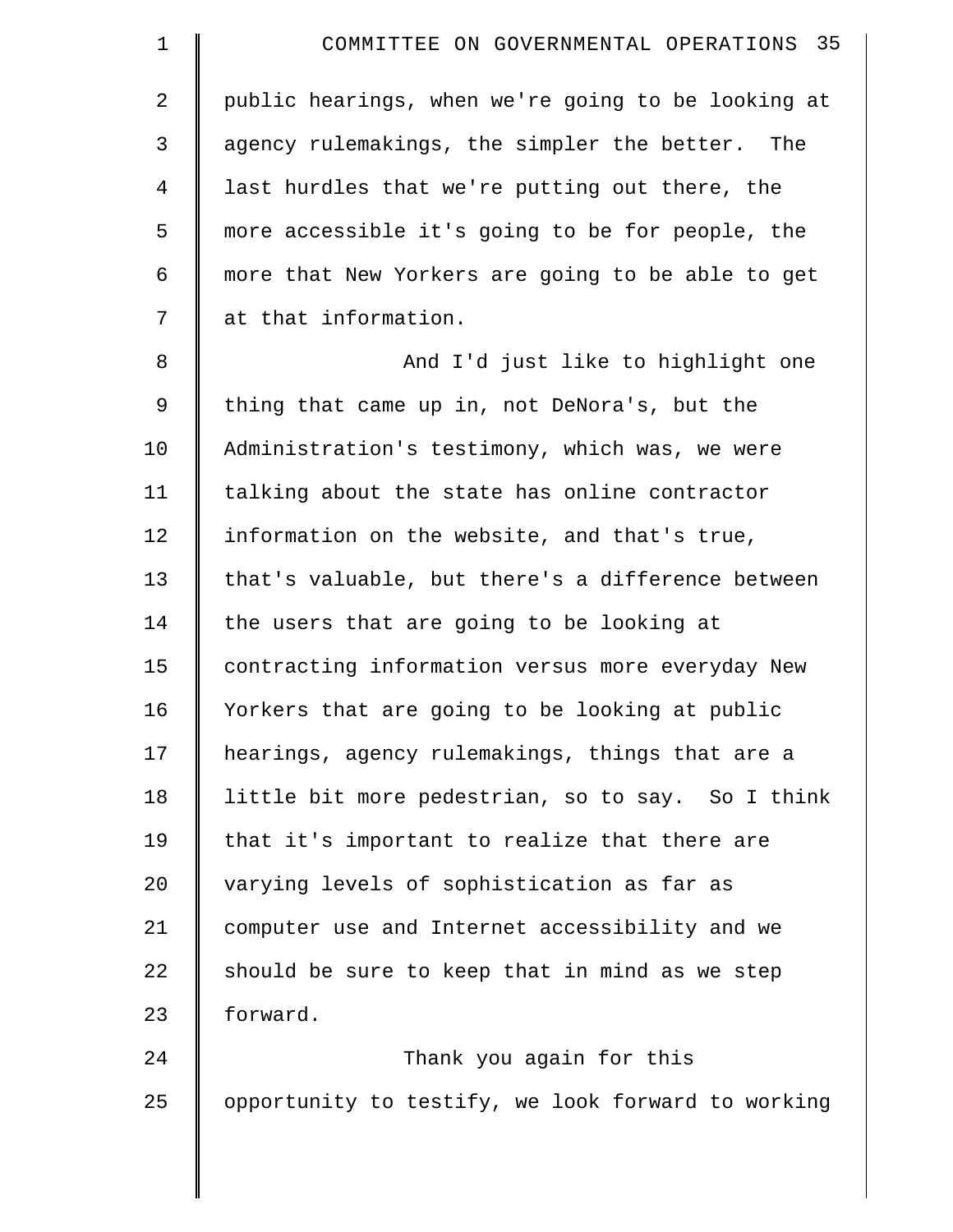| $\mathbf 1$    | COMMITTEE ON GOVERNMENTAL OPERATIONS 36            |
|----------------|----------------------------------------------------|
| $\overline{2}$ | with the committee and the administration on this, |
| 3              | and welcome any questions you may have.            |
| 4              | CHAIRPERSON SEARS: Thank you for                   |
| 5              | testifying and you've given a lot of thought to    |
| 6              | this, so what you have suggested has been very     |
| 7              | helpful, and most certainly discuss those and work |
| 8              | those out in our future meetings.                  |
| 9              | As we move along, and there are                    |
| 10             | concerns, it seems like how could you lose with    |
| 11             | this really, but there's always bound to be        |
| 12             | something. So do you feel that the issues that     |
| 13             | have been discussed and from the Administration    |
| 14             | and what my colleagues have asked, do you think    |
| 15             | that some of the most important issues have been   |
| 16             | brought out today? And that maybe we need, as it   |
| 17             | moves along, to discover what may need to be that  |
| 18             | we're not talking about today?                     |
| 19             | MS. GETACHEW: I think, yes, the                    |
| 20             | new information that we gained from the            |
| 21             | Administration with respect to the legal hurdles   |
| 22             | at the state level were definitely something that  |
| 23             | I was not familiar with, and so I think it was     |
| 24             | definitely illustrative to the discussion and will |
| 25             | help move forward how to actually implement this   |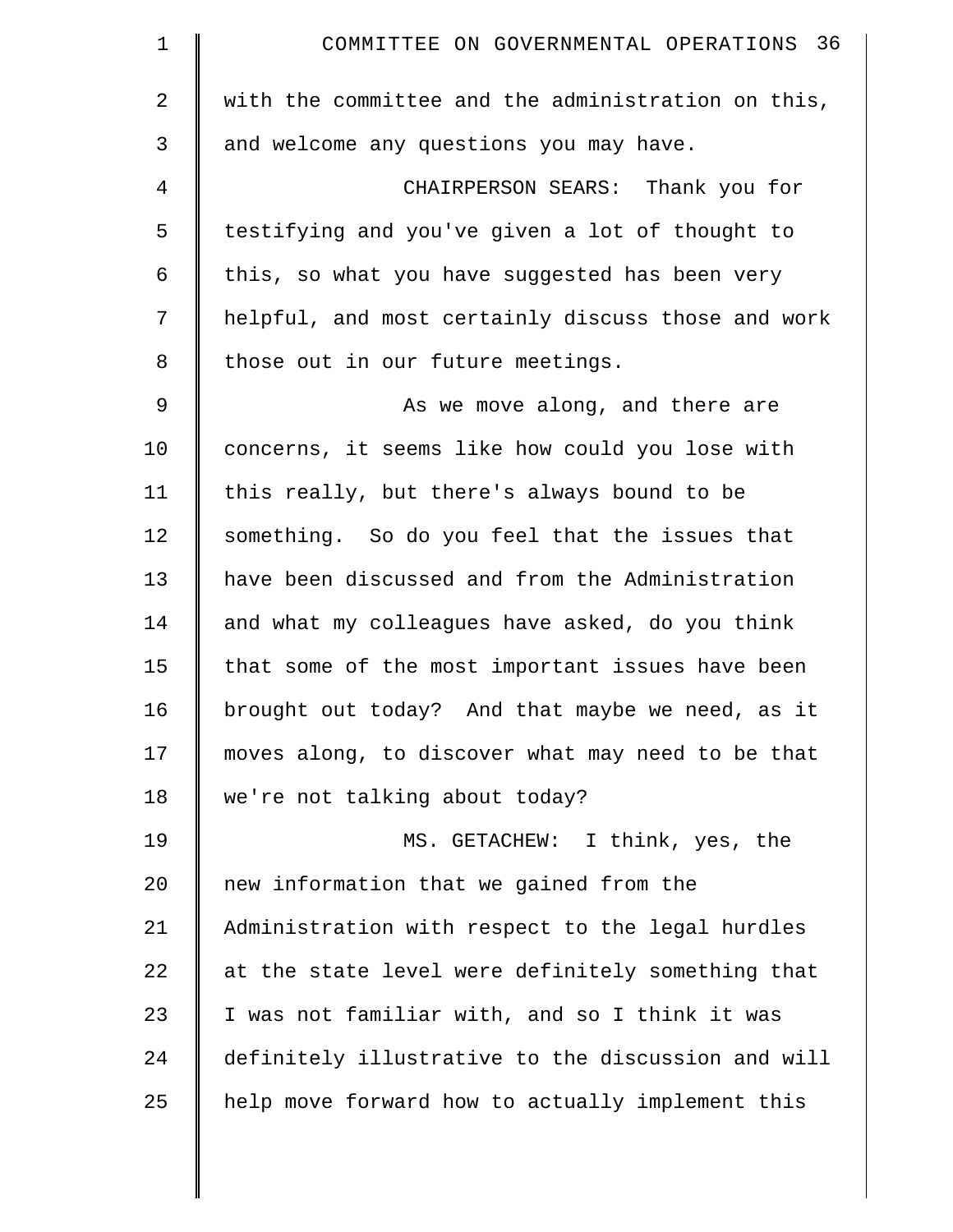| $\mathbf 1$    | COMMITTEE ON GOVERNMENTAL OPERATIONS 37            |
|----------------|----------------------------------------------------|
| $\overline{a}$ | and in what way the Council's legislative process  |
| 3              | will be a part of that.                            |
| 4              | I think, as DCAS pointed out, and                  |
| 5              | as Chris pointed out in his testimony, there are   |
| 6              | also many hurdles and making sure that it's        |
| 7              | accessible to different users at varying levels of |
| 8              | skill set, Internet savvy, as well as need for the |
| 9              | site. I mean not every person that goes on the     |
| 10             | site is going to be looking for detailed           |
| 11             | contracting and procurement information, but might |
| 12             | actually just want to know when their local        |
| 13             | Community Board hearing is or when the next City   |
| 14             | Council hearing is.                                |
| 15             | So I think the discussion has                      |
| 16             | definitely been detailed enough to make sure that  |
| 17             | all the considerations are going to have at least  |
| 18             | been thought about for the first step. But we, as  |
| 19             | anybody knows, when you start actually             |
| 20             | implementing it, they're going to have to work out |
| 21             | the kinks along the way, but I think working with  |
| 22             | DoITT and the Department of Records, who has some  |
| 23             | experience in putting these types of documents     |
| 24             | online will be helpful to them to figure out.      |
| 25             | CHAIRPERSON SEARS: Yes, Chris?                     |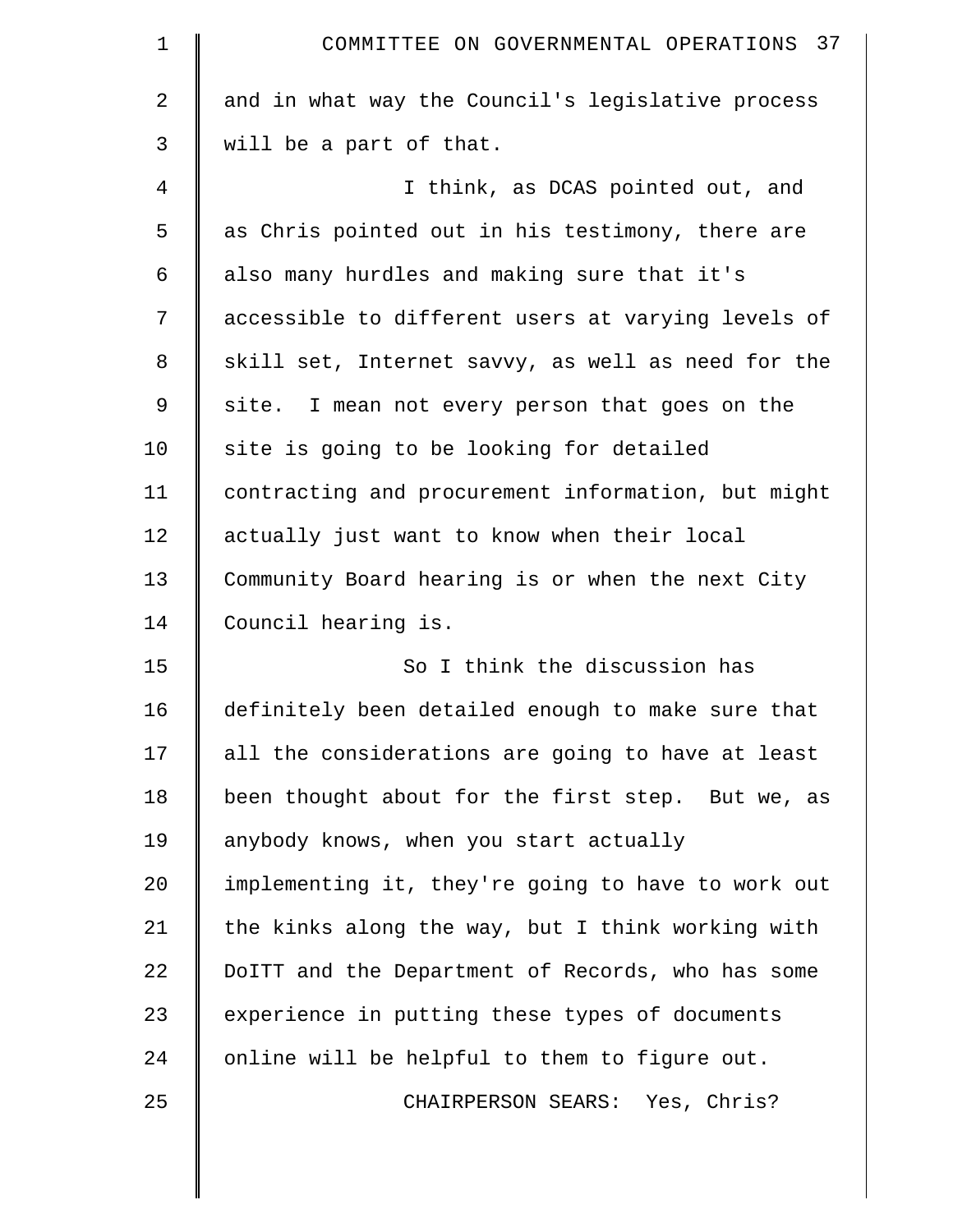| $\mathbf 1$    | COMMITTEE ON GOVERNMENTAL OPERATIONS 38            |
|----------------|----------------------------------------------------|
| 2              | MR. KEELEY: And I'd also be                        |
| 3              | curious to know, and maybe this has already been   |
| $\overline{4}$ | done, what the thoughts from Community Boards are. |
| 5              | I know that we at Common Cause didn't have a       |
| 6              | chance to reach out to Community Boards to hear    |
| 7              | what their experience would be of what happens     |
| 8              | when we stop printing this and mailing it to you   |
| 9              | all the time. A lot of this is volunteer work, a   |
| 10             | lot of it's people that have very busy schedules,  |
| 11             | and if they're not getting it in the mailbox, are  |
| 12             | they going to be going out of their way to seek it |
| 13             | out? And I'm sure most of them will be, but that   |
| 14             | does create an extra hurdle. So I'd be interested  |
| 15             | to hear from them also if they're not here today-- |
| 16             | excuse me if I'm jumping ahead, but I'd be         |
| 17             | interested to hear from them as well.              |
| 18             | CHAIRPERSON SEARS: It has been                     |
| 19             | discussed with Community Boards and I'm not sure   |
| 20             | exactly at their full meetings if they have done   |
| 21             | so. But I don't know actually how many copies are  |
| 22             | given to Community Boards, that was a question     |
| 23             | that we didn't ask. Do you have any idea?          |
| 24             | Because I didn't think that every member of the    |
| 25             | Community Board received a copy, I think the       |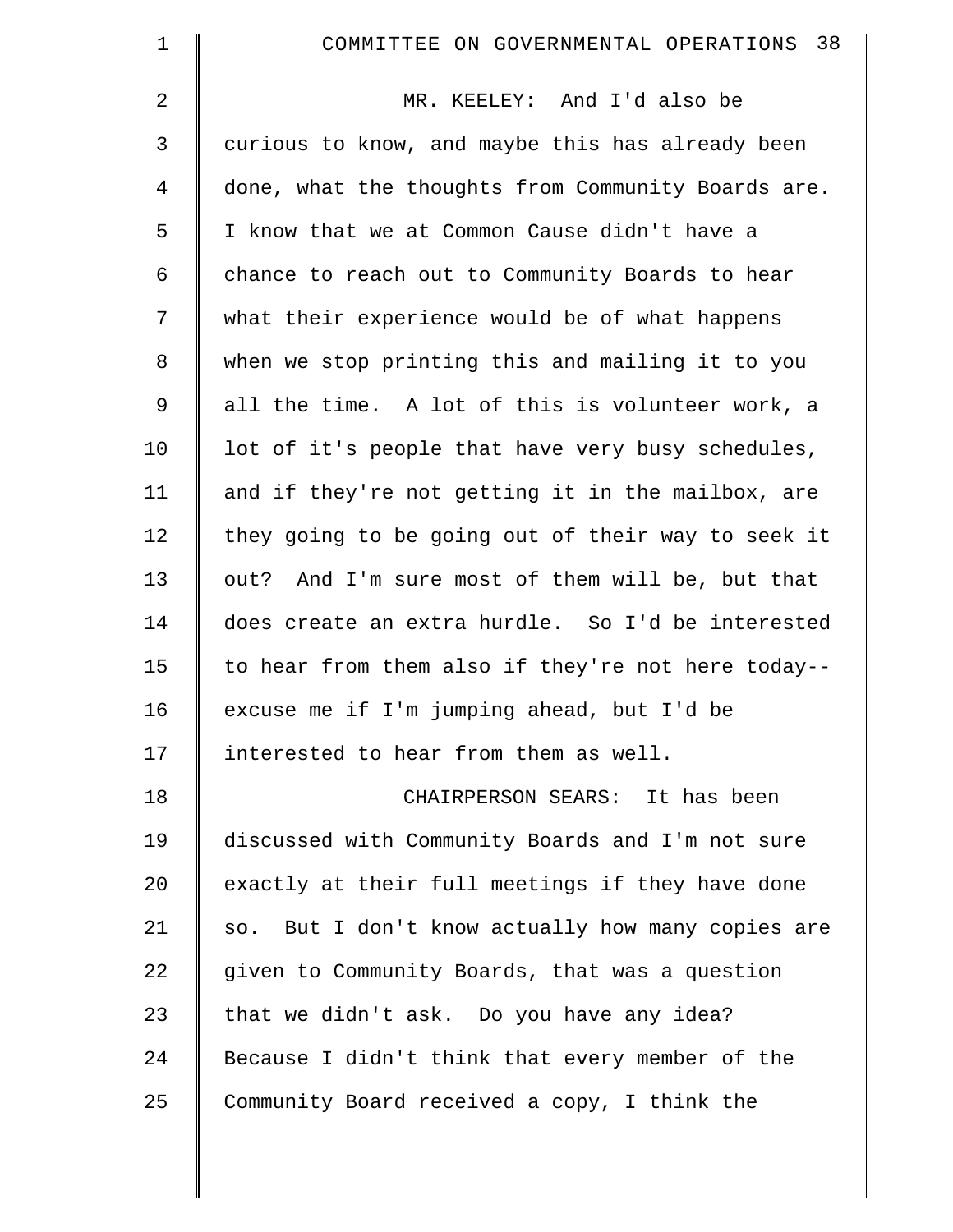| $\mathbf 1$ | COMMITTEE ON GOVERNMENTAL OPERATIONS 39           |
|-------------|---------------------------------------------------|
| 2           | office did, but I'm not certain that it was every |
| 3           | member, which meant that the City Record is       |
| 4           | available to them whenever they're up at the      |
| 5           | office, but I think that that's something that we |
| 6           | should talk about. And I know that every Board    |
| 7           | that I've gone to, every one of them seems to be  |
| 8           | working on the Internet and everything else that  |
| 9           | they can get from that.                           |
| 10          | Are there any questions for our                   |
| 11          | panel? With not, I want to thank you very much    |
| 12          | and I think that we are on the way to making      |
| 13          | something very nice happen, but we have to be     |
| 14          | patient with it.                                  |
| 15          | Once again, involved with the                     |
| 16          | state, and I say this very affectionately, it     |
| 17          | doesn't move along as fast as we'd like it to, so |
| 18          | we're going to have to be patient with this.      |
| 19          | If there is no other further                      |
| 20          | testimony, I don't have a gavel--oh here we go.   |
| 21          | FEMALE VOICE: Here it is.                         |
| 22          | CHAIRPERSON SEARS: This meeting is                |
| 23          | adjourned.                                        |
| 24          |                                                   |
| 25          |                                                   |
|             |                                                   |
|             |                                                   |